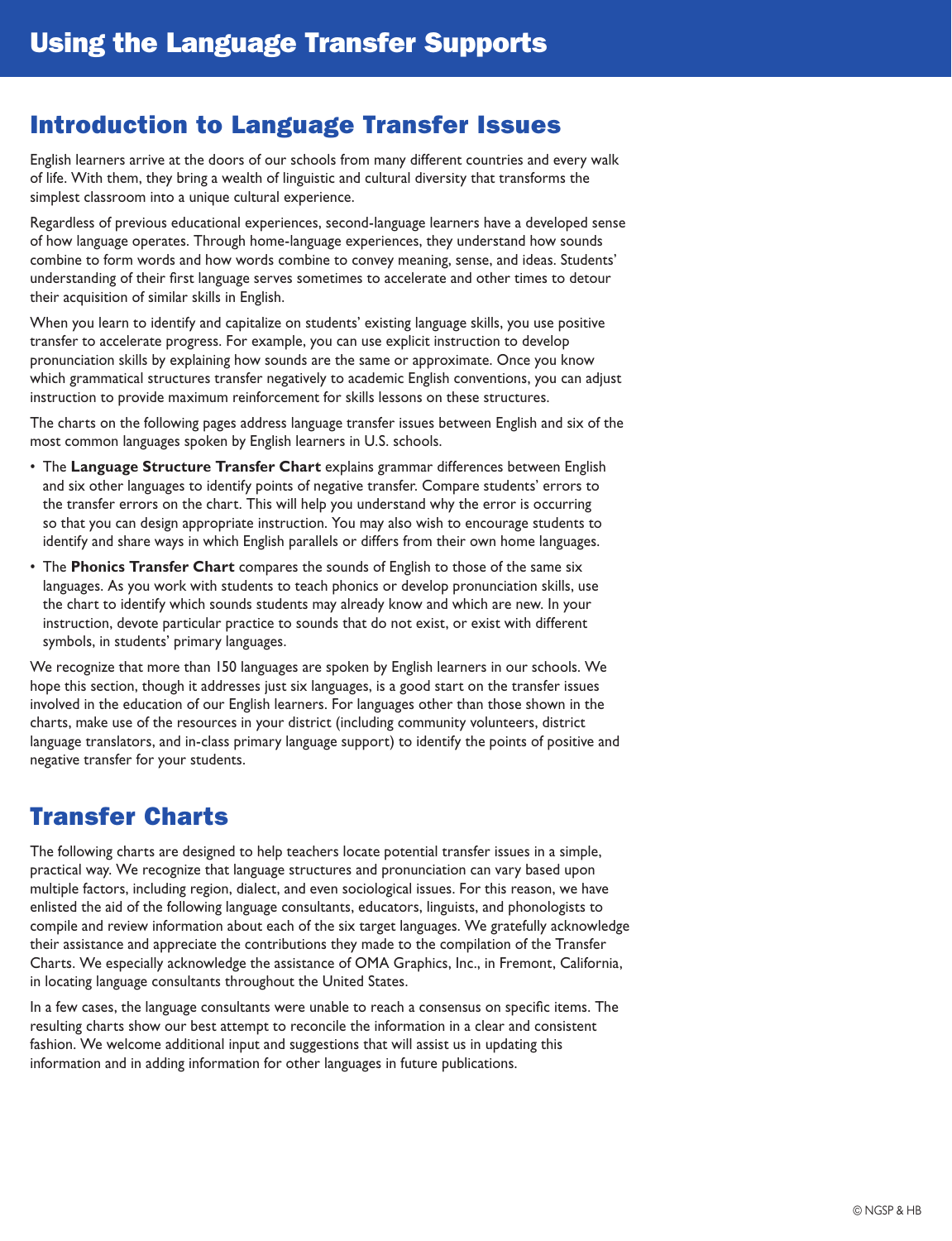## Using the Language Transfer Supports

### Cantonese Language **Consultants**

**Dr. John Whelpton** *English Instructor* Baptist Lui Ming Choi Secondary School Shatin, Hong Kong, PRC

**Jihua Zhou** *Cantonese Professor* Defense Language Institute Monterey, California

### Haitian-Creole Language Consultant

**Dr. Jean-Robert Cadely** *Associate Professor* Florida International University Miami, Florida

### Hmong Language **Consultants**

**Max Leyang** *ELL Community Specialist* St. Paul Public School District St. Paul, Minnesota

**Brian McKibben** *Author, English-White Hmong Dictionary, 1992* Bridgeport, West Virginia

### Korean Language **Consultants**

**Koong-Ja Lauridsen** *Assistant Principal and Education Technology Consultant* Alexandria Avenue Elementary School Los Angeles, California

**Jewel H. Lee** *Assistant Professor* Defense Language Institute Monterey, California

**Saekyun Harry Lee** *Assistant Professor* Defense Language Institute Monterey, California

## Spanish Language **Consultant**

**Guadalupe López** *Senior Editor* Carmel, California

## Vietnamese Language **Consultants**

**La Ba Nhon** *Associate Professor* Defense Language Institute Foreign Language Center Monterey, California

#### **Mai Tran** *Translator for Asian Pacific and Other Languages Offices* Los Angeles Unified School District

Los Angeles, California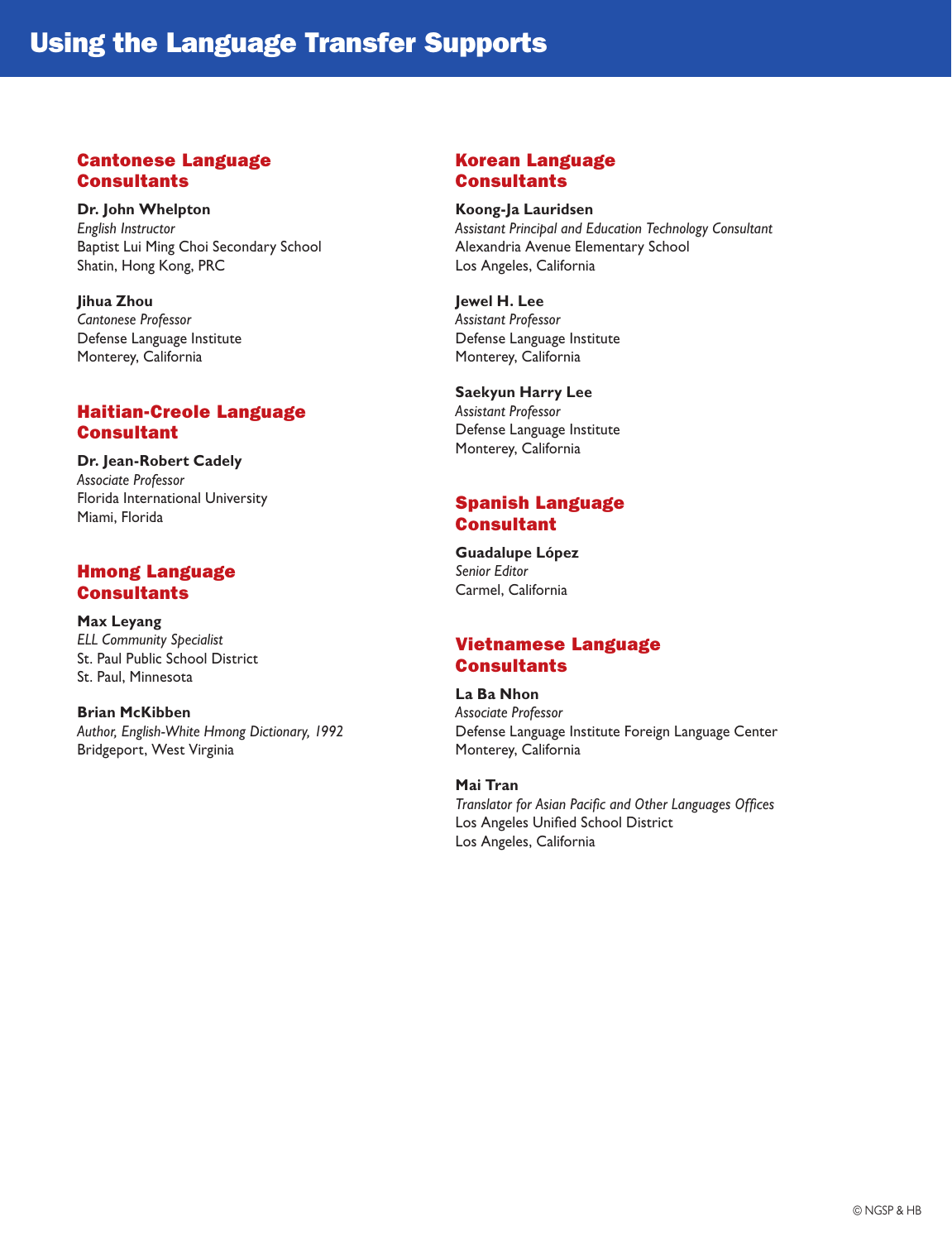# Language Structure Transfer Chart

| <b>ENGLISH</b><br><b>STRUCTURE</b> | <b>LANGUAGE</b><br><b>TRANSFER ISSUE</b>                                                            | <b>LANGUAGES</b>                                                                                                                                          | <b>SAMPLE TRANSFER</b><br><b>ERRORS IN ENGLISH</b>                                                                                                     |  |  |
|------------------------------------|-----------------------------------------------------------------------------------------------------|-----------------------------------------------------------------------------------------------------------------------------------------------------------|--------------------------------------------------------------------------------------------------------------------------------------------------------|--|--|
| <b>Articles</b>                    | There are no indefinite articles.                                                                   | <b>Chinese</b><br><b>H</b> mong<br>Korean<br><b>Vietnamese</b>                                                                                            | He goes to one class on<br>Wednesdays.<br>= He goes to a class on<br>Wednesdays.<br>I bought one cake from bakery.<br>= I bought a cake from a bakery. |  |  |
|                                    | The definite article can be<br>omitted.                                                             | <b>Hmong</b><br><b>Spanish</b>                                                                                                                            | Do you have book?<br>= Do you have the book?<br>Do you have a book?                                                                                    |  |  |
|                                    | The indefinite article is not used<br>before a profession.                                          | <b>Chinese</b><br><b>Haitian Creole</b><br>(article is optional if the<br>predicate contains the<br>verb be)                                              | He is teacher.<br>$=$ He is a teacher.<br>My sister is famous doctor.<br>= My sister is a famous doctor.                                               |  |  |
|                                    |                                                                                                     | Korean<br><b>Spanish</b><br><b>Vietnamese</b>                                                                                                             |                                                                                                                                                        |  |  |
|                                    | The definite article can be used<br>with a profession.                                              | <b>Spanish</b>                                                                                                                                            | The Professor Ruiz is helpful.<br>= Professor Ruiz is helpful.                                                                                         |  |  |
|                                    | Singular and plural definite<br>articles follow the noun.                                           | <b>Haitian Creole</b><br><b>Examples:</b><br>zanmi an $=$ friend (the)<br>zanmi yo = friends (the)                                                        | Note: Students may place definite<br>articles incorrectly.                                                                                             |  |  |
| <b>Nouns</b>                       | There is no plural form for<br>nouns (plurals can be expressed<br>through an adjective quantifier). | <b>Chinese</b><br><b>Hmong</b><br>Korean<br>(plurals are usually used for<br>"people" nouns, such as my<br>friends, and other nouns)<br><b>Vietnamese</b> | I have many good idea.<br>= I have many good ideas.<br>The paper has several problem.<br>= The paper has several<br>problems.                          |  |  |
|                                    | There is no plural form after a<br>number.                                                          | <b>Chinese</b><br><b>Haitian Creole</b><br>(plural form is often omitted)<br><b>Hmong</b><br><b>Korean</b><br><b>Vietnamese</b>                           | There are three new student.<br>$=$ There are three new students.<br>Vacation is four week.<br>= Vacation is four weeks.                               |  |  |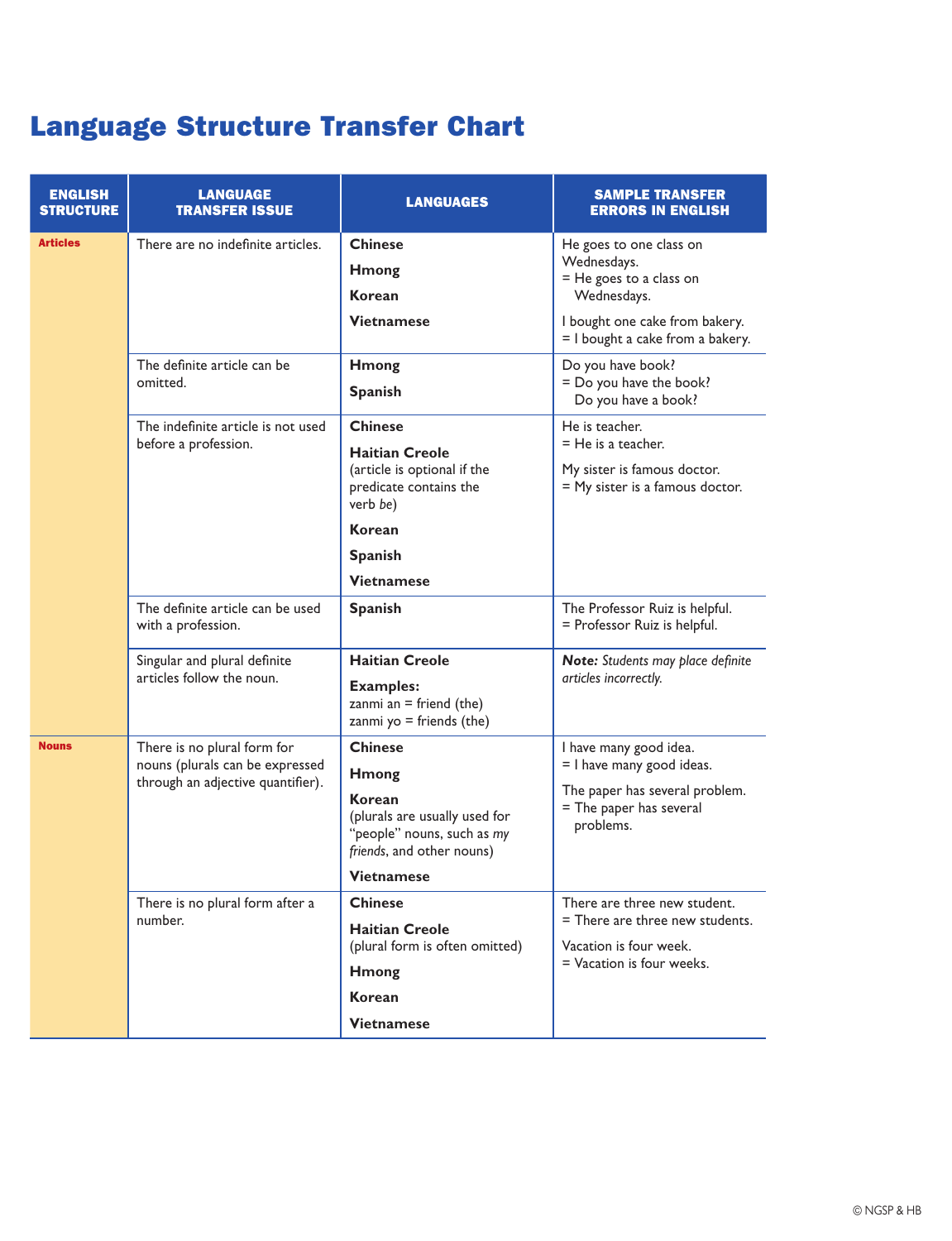| <b>ENGLISH</b><br><b>STRUCTURE</b> | <b>LANGUAGE</b><br><b>TRANSFER ISSUE</b>                                                                                                                                                                                            | <b>LANGUAGES</b>                                                                                       | <b>SAMPLE TRANSFER</b><br><b>ERRORS IN ENGLISH</b>                                           |
|------------------------------------|-------------------------------------------------------------------------------------------------------------------------------------------------------------------------------------------------------------------------------------|--------------------------------------------------------------------------------------------------------|----------------------------------------------------------------------------------------------|
| Nouns,<br>continued                | A plural is formed by placing a<br>plural marker after the noun.                                                                                                                                                                    | <b>Haitian Creole</b><br>(indefinite plurals are unmarked)<br><b>Korean</b>                            | Note: Students may add an<br>additional word rather than adding<br>-s to the noun.           |
|                                    | In English, -es is added only after<br>the consonants $s, x, ch, sh, and$<br>z. Also, y is changed to i before<br>adding -es.<br>In other languages, -es is added<br>to nouns that end in y or any<br>consonant to form the plural. | <b>Spanish</b>                                                                                         | $wallest = walls$<br>$rays = rays$                                                           |
|                                    | English contains noncount nouns<br>that do not have a plural form<br>(for example: fishing, money,<br>bread, honesty, water, snow).                                                                                                 | <b>Chinese</b><br><b>Haitian Creole</b><br><b>H</b> mong<br>Korean<br><b>Vietnamese</b>                | I like dancings.<br>$=$ I like dancing.<br>She wears jewelrys.<br>= She wears jewelry.       |
|                                    | Proper names can be listed last-<br>name first.<br>Chinese example:<br>Chan Fu Kwan is written last-<br>name first without a comma.<br>Vietnamese example:<br>Tran My Bao is written last,<br>middle, first.                        | <b>Chinese</b><br>(always last name first)<br><b>Hmong</b><br>(in Asia)<br>Korean<br><b>Vietnamese</b> | <b>Note:</b> Teachers and students may<br>confuse first and last names.                      |
|                                    | A first name is preferred when<br>repeating a person's name.                                                                                                                                                                        | <b>Hmong</b><br><b>Vietnamese</b>                                                                      | Mr. Kou Xiong is a teacher.<br>Mr. Kou (first name) speaks<br>many languages.                |
|                                    | Possessive nouns are formed<br>with an of phrase.                                                                                                                                                                                   | <b>Haitian Creole</b><br>(Southern Haiti only)<br><b>Spanish</b><br><b>Vietnamese</b>                  | This is the chair of Jamie.<br>= This is Jamie's chair.                                      |
| <b>Pronouns</b>                    | There is no distinction between<br>subject and object pronouns.                                                                                                                                                                     | <b>Chinese</b><br><b>Haitian Creole</b><br><b>Hmong</b><br><b>Spanish</b><br><b>Vietnamese</b>         | I gave the forms to she.<br>$=$ I gave the forms to her.<br>Him helped I.<br>= He helped me. |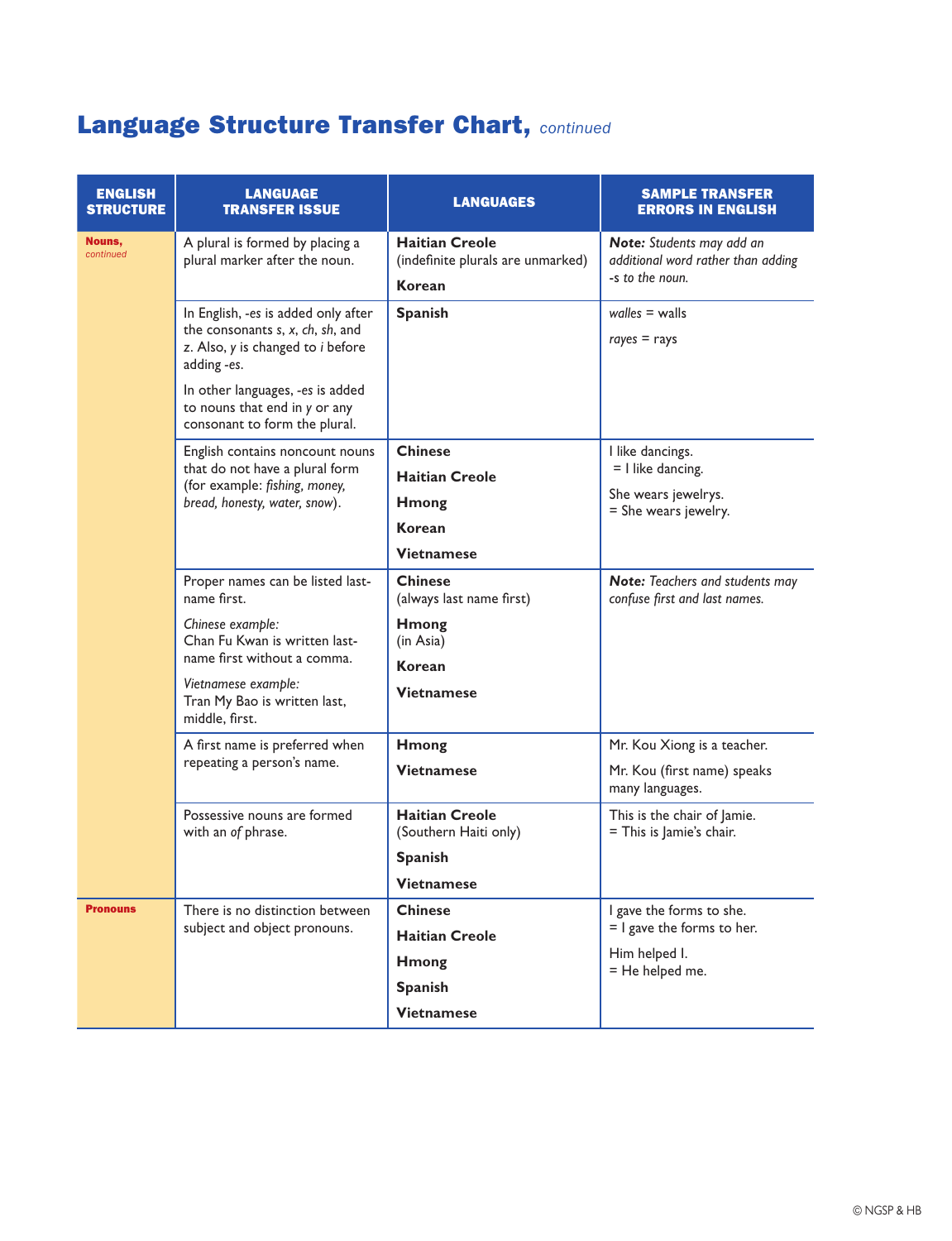| <b>ENGLISH</b><br><b>STRUCTURE</b> | <b>LANGUAGE</b><br><b>TRANSFER ISSUE</b>                                                         | <b>LANGUAGES</b>                                                                                                                                                                    | <b>SAMPLE TRANSFER</b><br><b>ERRORS IN ENGLISH</b>                                                                      |
|------------------------------------|--------------------------------------------------------------------------------------------------|-------------------------------------------------------------------------------------------------------------------------------------------------------------------------------------|-------------------------------------------------------------------------------------------------------------------------|
| Pronouns,<br>continued             | There is no gender difference for<br>third person singular pronouns.                             | <b>Chinese</b><br>(spoken language only)<br><b>Haitian Creole</b><br><b>Hmong</b><br>(uses the pronoun it)<br><b>Vietnamese</b><br>(uses familiar form of third<br>person singular) | Talk to the girl and give it advice.<br>= Talk to the girl and give her<br>advice.                                      |
|                                    | There is no distinction between<br>simple, compound, subject,<br>object, and reflexive pronouns. | <b>Hmong</b>                                                                                                                                                                        | The book is I.<br>= The book is mine.<br>She is I sister.<br>= She is my sister.<br>I go I.<br>$=$ I go by myself.      |
|                                    | There are no relative pronouns.                                                                  | <b>Korean</b><br>(modifying clause can function as<br>a relative clause)<br><b>Vietnamese</b>                                                                                       | Look at the backpack is on the<br>floor.<br>= Look at the backpack that is<br>on the floor.                             |
|                                    | It is possible to omit the<br>pronoun it as a subject.                                           | <b>Chinese</b><br><b>H</b> mong<br><b>Korean</b><br><b>Vietnamese</b>                                                                                                               | What time?<br>$=$ What time is it?<br>Three o'clock already.<br>= It is three o'clock already.                          |
|                                    | A possessive pronoun is formed<br>by placing a separate word or<br>character before the pronoun. | <b>Vietnamese</b>                                                                                                                                                                   | This car is (of) him.<br>= This car is his.                                                                             |
|                                    | A possessive pronoun is placed<br>after the noun.                                                | <b>Haitian Creole</b>                                                                                                                                                               | That book is (for) me.<br>= That is my book.                                                                            |
| <b>Verbs</b>                       | The verb be can be omitted<br>with adjectives and prepositional<br>phrases.                      | <b>Chinese</b><br><b>Haitian Creole</b><br><b>H</b> mong<br><b>Korean</b><br><b>Vietnamese</b>                                                                                      | We always cheerful.<br>= We are always cheerful.<br>I hungry.<br>$= 1$ am hungry.<br>You at home.<br>= You are at home. |
|                                    | The verb be is not used for<br>adjectives or places.                                             | <b>Hmong</b><br><b>Vietnamese</b>                                                                                                                                                   | She beautiful.<br>$=$ She is beautiful.<br>The book on the table.<br>$=$ The book is on the table.                      |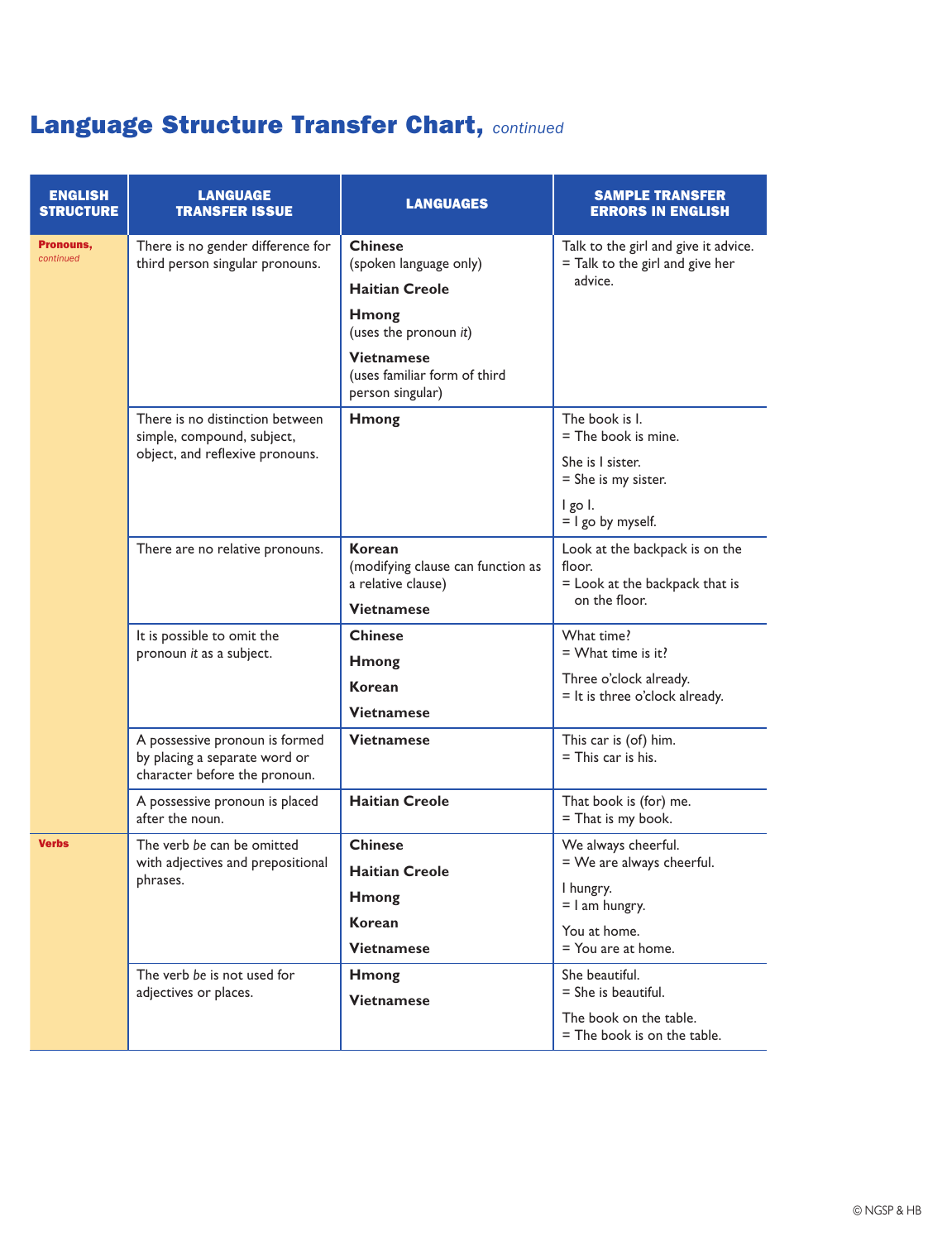| <b>ENGLISH</b><br><b>STRUCTURE</b> | <b>LANGUAGE</b><br><b>TRANSFER ISSUE</b>                                                                                                    | <b>LANGUAGES</b>                                                                                                                                                                   | <b>SAMPLE TRANSFER</b><br><b>ERRORS IN ENGLISH</b>                                                                                              |
|------------------------------------|---------------------------------------------------------------------------------------------------------------------------------------------|------------------------------------------------------------------------------------------------------------------------------------------------------------------------------------|-------------------------------------------------------------------------------------------------------------------------------------------------|
| Verbs,<br>continued                | A verb is not inflected for person<br>and number.                                                                                           | <b>Chinese</b><br><b>Haitian Creole</b><br><b>H</b> mong<br>Korean<br>(verbs are inflected to reflect age<br>or status)<br><b>Vietnamese</b>                                       | That house have a big door.<br>= That house has a big door.<br>Everyone like you.<br>= Everyone likes you.                                      |
|                                    | Several verbs can be used<br>together with no words or<br>punctuation to separate them.                                                     | <b>H</b> mong<br><b>Vietnamese</b>                                                                                                                                                 | I cook eat at home.<br>$=$ I cook and eat at home.                                                                                              |
|                                    | There is no gerund form (-ing)<br>and/or no distinction between<br>gerunds and infinitives.<br>The verb be can be used in place<br>of have. | <b>Chinese</b><br>(no form to show that an action<br>is ongoing)<br><b>Haitian Creole</b><br><b>Hmong</b><br><b>Korean</b><br><b>Spanish</b><br><b>Vietnamese</b><br><b>Korean</b> | She hates to read.<br>= She hates reading.<br>She kept to talk.<br>= She kept talking.<br>I am car.                                             |
|                                    | Infinitives are not used to<br>indicate purpose.                                                                                            | <b>Haitian Creole</b>                                                                                                                                                              | = I have one car.<br>I want learn English.<br>= I want to learn English.<br>I go to the library for study.<br>$=$ I go to the library to study. |
|                                    | A that clause is used rather than<br>an infinitive.                                                                                         | <b>Hmong</b><br><b>Spanish</b>                                                                                                                                                     | I want that they try harder.<br>$=$ I want them to try harder.                                                                                  |
|                                    | Have is used in place of there is,<br>there are, or there was, there were.                                                                  | <b>H</b> mong<br><b>Vietnamese</b>                                                                                                                                                 | In the library have many books.<br>= In the library, there are many<br>books.                                                                   |
|                                    | The verb have is used to express<br>states of being (such as age or<br>hunger).                                                             | <b>Spanish</b>                                                                                                                                                                     | She has ten years.<br>= She is ten years old.<br>I have hunger.<br>$= 1$ am hungry.                                                             |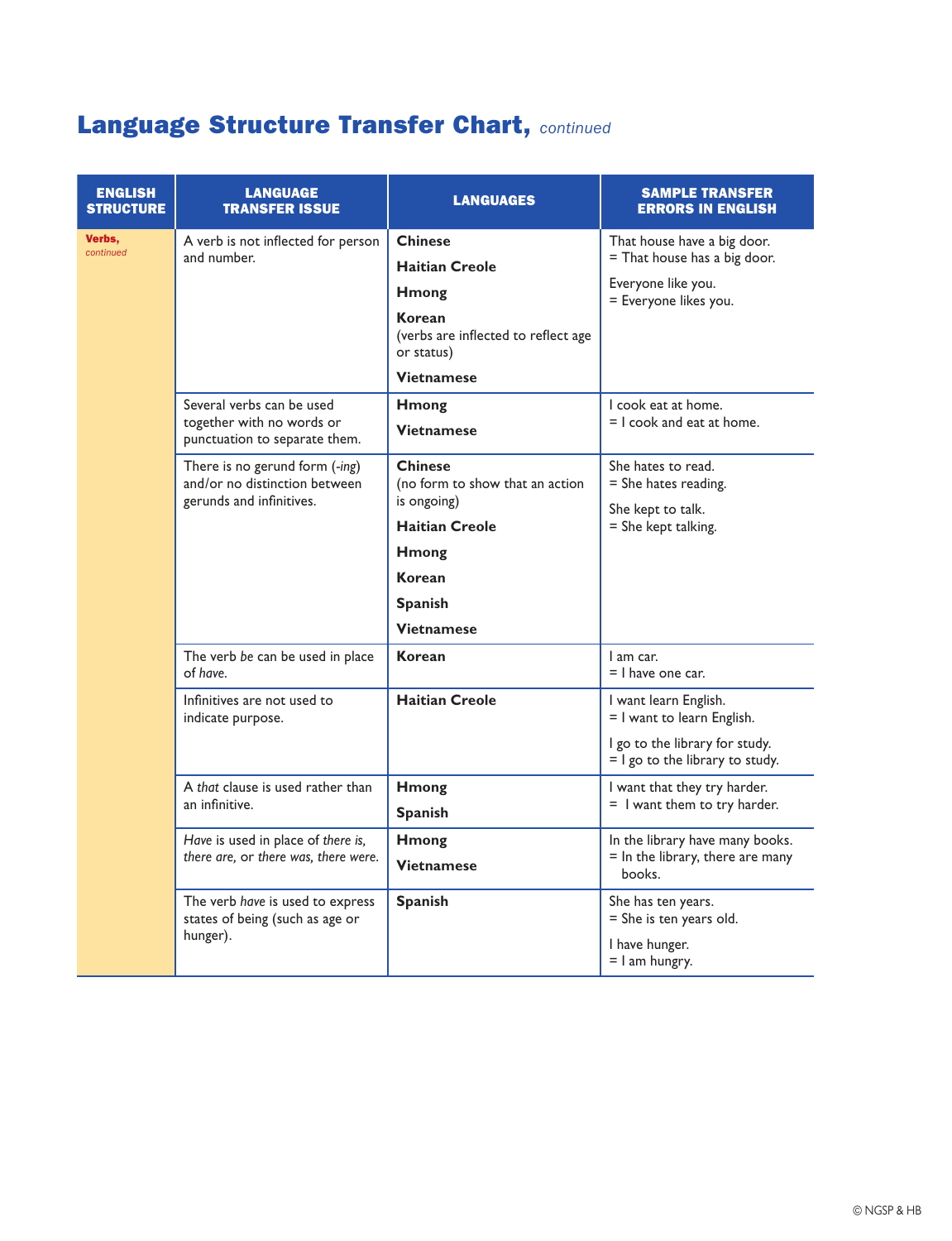| <b>ENGLISH</b><br><b>STRUCTURE</b> | <b>LANGUAGE</b><br><b>TRANSFER ISSUE</b>                                                                                                                                                               | <b>LANGUAGES</b>                                                                                                            | <b>SAMPLE TRANSFER</b><br><b>ERRORS IN ENGLISH</b>                                                                                                                        |  |
|------------------------------------|--------------------------------------------------------------------------------------------------------------------------------------------------------------------------------------------------------|-----------------------------------------------------------------------------------------------------------------------------|---------------------------------------------------------------------------------------------------------------------------------------------------------------------------|--|
| Verbs,<br>continued                | Two-word verbs, or phrasal<br>verbs, exist in very few<br>languages. (In addition to<br>English, they are found in a few<br>other languages, such as Dutch,<br>German, and Scandinavian<br>languages.) |                                                                                                                             | <b>Note:</b> Most ESL students find<br>two-word verbs difficult, but it is<br>necessary to learn them in order to<br>understand informal, conversational<br>English.      |  |
| <b>Verb Tense</b>                  | There are no tense inflections.<br>Tense is usually indicated<br>through context or by adding an<br>expression of time.                                                                                | <b>Chinese</b><br><b>H</b> mong<br>(infinitive form of the verb is<br>used with an expression of time)<br><b>Vietnamese</b> | When I am small, I ask many<br>questions.<br>= When I was small, I asked<br>many questions.<br>She teach math next semester.<br>$=$ She will teach math next<br>semester. |  |
|                                    | Verb tense does not change<br>within the same sentence.                                                                                                                                                | <b>Haitian Creole</b><br><b>H</b> mong                                                                                      | When we finish, we leave.<br>= When we finish, we will leave.                                                                                                             |  |
|                                    | Present perfect tense can be<br>used in place of past tense.                                                                                                                                           | <b>Haitian Creole</b>                                                                                                       | I have seen Lucas yesterday.<br>= I saw Lucas yesterday.                                                                                                                  |  |
|                                    | Present tense can be used in<br>place of future tense.                                                                                                                                                 | <b>Haitian Creole</b><br><b>H</b> mong                                                                                      | I finish it tomorrow.<br>= I will finish it tomorrow.                                                                                                                     |  |
|                                    | The present tense is used in<br>place of the present perfect.                                                                                                                                          | <b>Spanish</b>                                                                                                              | I live here a long time.<br>= I have lived here a long time.                                                                                                              |  |
| <b>Adverbs</b>                     | Adverbs are not used. Two<br>adjectives or two verbs can be<br>used to describe an adjective or<br>verb.                                                                                               | <b>H</b> mong                                                                                                               | I run fast fast.<br>$=$ I run really fast.<br>I run run to school.<br>= I run quickly to school.                                                                          |  |
| <b>Adjectives</b>                  | Adjectives follow the nouns they<br>modify.                                                                                                                                                            | <b>H</b> mong<br><b>Spanish</b><br>(the position of the adjective can<br>also indicate meaning)<br><b>Vietnamese</b>        | They have a house big.<br>= They have a big house.<br>We live in a village Laotian.<br>= We live in a Laotian village.                                                    |  |
|                                    | Adjectives can reflect number<br>and gender.                                                                                                                                                           | <b>Spanish</b>                                                                                                              | I have kinds parents.<br>= I have kind parents.                                                                                                                           |  |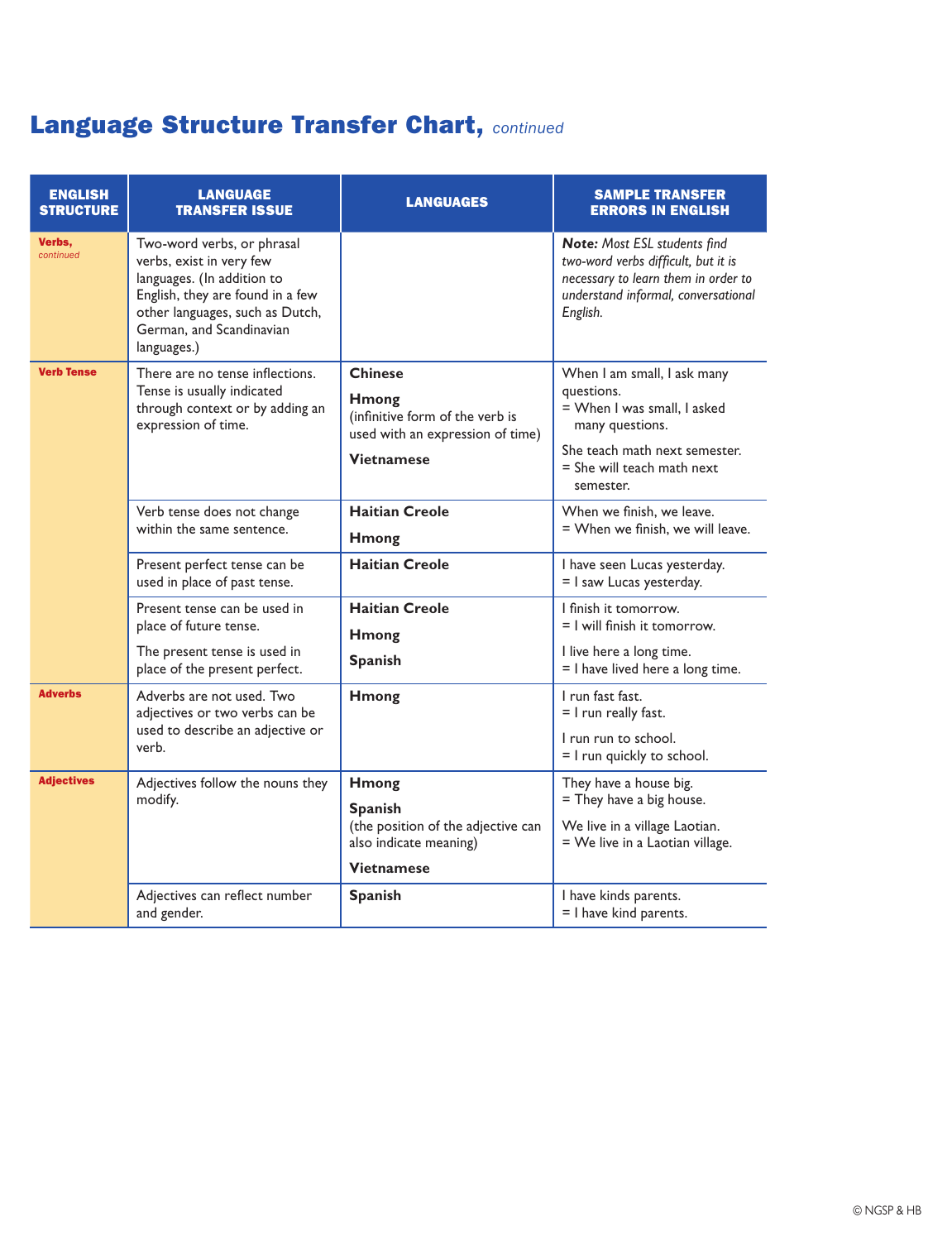| <b>ENGLISH</b><br><b>STRUCTURE</b> | <b>LANGUAGE</b><br><b>TRANSFER ISSUE</b>                                                                                      | <b>LANGUAGES</b>                                                            | <b>SAMPLE TRANSFER</b><br><b>ERRORS IN ENGLISH</b>                                  |
|------------------------------------|-------------------------------------------------------------------------------------------------------------------------------|-----------------------------------------------------------------------------|-------------------------------------------------------------------------------------|
| Adjectives,<br>continued           | Some nouns and adjectives share<br>the same form.                                                                             | <b>Chinese</b>                                                              | Note: Students may have difficulty<br>choosing between noun and<br>adjective forms. |
|                                    |                                                                                                                               |                                                                             | She wants to be independence.<br>= She wants to be independent.                     |
|                                    | Comparative adjectives do not<br>change form. They are expressed                                                              | <b>Hmong</b><br>(add adverbs after the adjective)                           | She is fast more.<br>$=$ She is faster.                                             |
|                                    | with the equivalent of more and<br>most.                                                                                      | Korean<br><b>Spanish</b>                                                    | She is more old than you.<br>= She is older than you.                               |
|                                    | A definite article is used in place<br>of a possessive adjective.                                                             | <b>Spanish</b><br>(definite article used for parts of<br>the body)          | Ana broke the leg.<br>= Ana broke her leg.                                          |
|                                    | A possessive adjective is formed<br>by placing a separate word,<br>character, or article between the<br>pronoun and the noun. | <b>Chinese</b><br>(suffix may be omitted in some<br>cases)<br><b>H</b> mong | he (possessive character) book<br>$=$ his book                                      |
|                                    | Possessive adjectives are omitted<br>when the association is clear.                                                           | Korean<br>Vietnamese                                                        | He raised hand.<br>$=$ He raised his hand.                                          |
|                                    | There is no distinction between<br>personal pronouns and<br>possessive adjectives.                                            | <b>Vietnamese</b>                                                           | It is book I.<br>$=$ It is my book.                                                 |
| <b>Prepositions</b>                | Meanings of prepositions do not<br>always correspond to those in<br>English.                                                  | <b>Spanish</b>                                                              | I like the songs in the CD.<br>$=$ I like the songs on the CD.                      |
| <b>Word Order</b><br>(Statements)  | The verb precedes the subject.                                                                                                | <b>Spanish</b>                                                              | Arrived the teacher late.<br>$=$ The teacher arrived late.                          |
|                                    | Verbs are placed last in a<br>sentence. The usual word order<br>is subject-object-verb.                                       | <b>Korean</b>                                                               | The teacher the assignment gave.<br>$=$ The teacher gave the<br>assignment.         |
|                                    | Subject and verb order is rarely<br>changed.                                                                                  | <b>Chinese</b><br><b>Haitian Creole</b>                                     | She is content and so I am.<br>$=$ She is content and so am I.                      |
|                                    |                                                                                                                               | <b>Korean</b>                                                               |                                                                                     |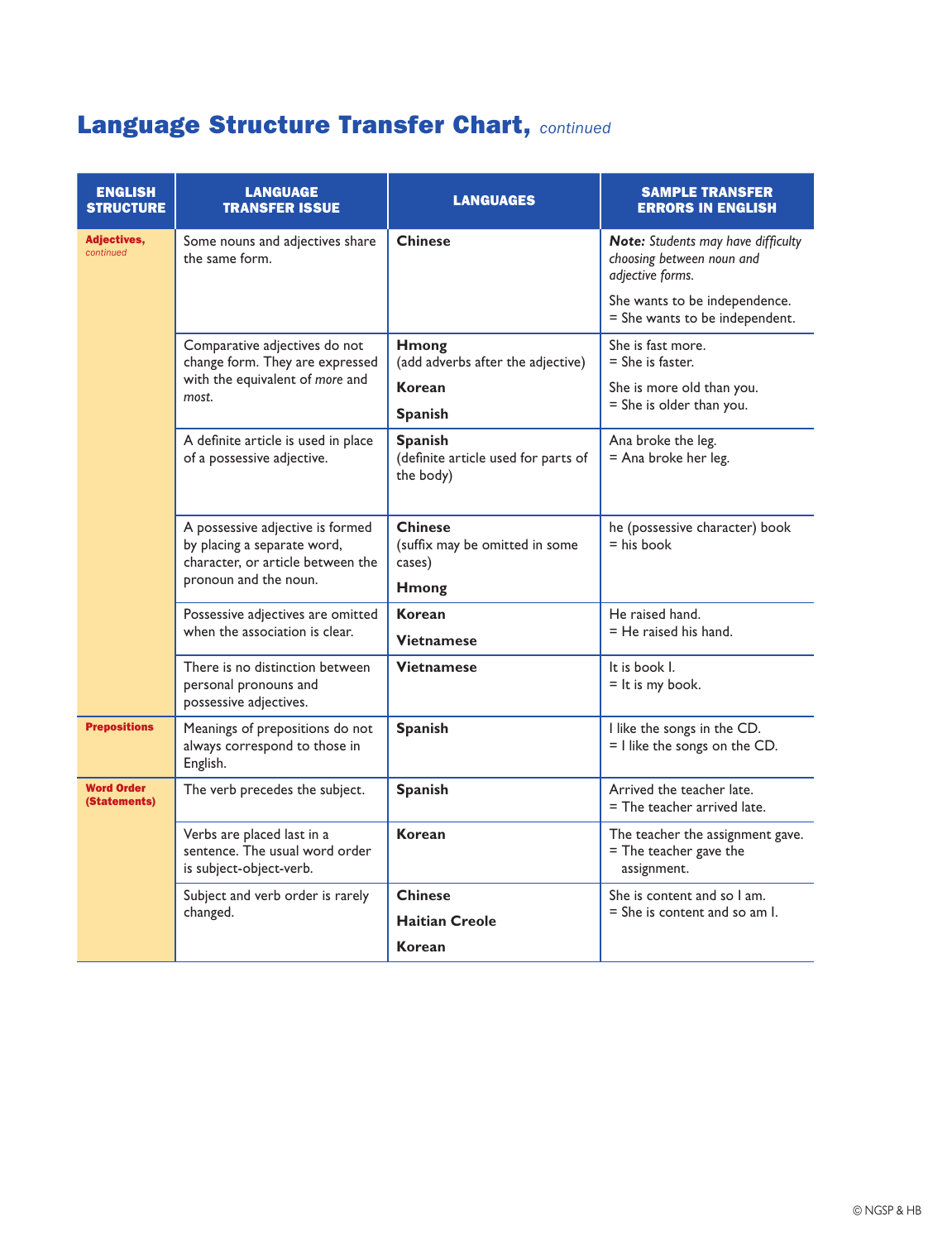| <b>ENGLISH</b><br><b>STRUCTURE</b>              | <b>LANGUAGE</b><br><b>TRANSFER ISSUE</b>                                                                                                                                                                                                  | <b>LANGUAGES</b>                                                                                                          | <b>SAMPLE TRANSFER</b><br><b>ERRORS IN ENGLISH</b>                                                                                     |  |
|-------------------------------------------------|-------------------------------------------------------------------------------------------------------------------------------------------------------------------------------------------------------------------------------------------|---------------------------------------------------------------------------------------------------------------------------|----------------------------------------------------------------------------------------------------------------------------------------|--|
| <b>Word Order</b><br>(Statements),<br>continued | A subject pronoun can be<br>omitted when the subject is<br>understood.<br>A direct object precedes an<br>indirect object when the indirect<br>object is a pronoun.                                                                        | <b>Chinese</b><br>Korean<br>(can omit the subject pronoun<br>you)<br><b>Spanish</b><br><b>Chinese</b><br>(Cantonese only) | Is crowded.<br>$=$ It is crowded.<br>Am hungry.<br>$= 1$ am hungry.<br>I gave an apple him.<br>= I gave him an apple.                  |  |
|                                                 | Adverbs and adverbial phrases<br>can precede verbs.                                                                                                                                                                                       | <b>Chinese</b><br>Korean                                                                                                  | I hard study.<br>$=$ I study hard.<br>He by train goes to school.<br>= He goes to school by train.                                     |  |
| <b>Questions</b>                                | Yes/No questions can be formed<br>by adding an element to the end<br>of a declarative statement.                                                                                                                                          | <b>Chinese</b><br><b>Hmong</b><br>Korean<br><b>Vietnamese</b><br>(statement followed by phrase<br>"or not")               | The book is interesting, yes?<br>= Is the book interesting?<br>You like that color, no?<br>= Do you like that color?                   |  |
|                                                 | Yes/No questions can be formed<br>by adding a verb followed by its<br>negative within a statement.<br>Yes/No questions can be formed                                                                                                      | <b>Chinese</b><br><b>Vietnamese</b><br><b>Hmong</b>                                                                       | You want not want watch movie?<br>= Do you want to watch a movie<br>or not?<br>You (question word) like the                            |  |
|                                                 | by adding the question word<br>between the pronoun and the<br>verb.<br>Question words are placed<br>according to the position of<br>the answer. For example, if the<br>answer functions as an object,<br>the question words are placed in | <b>Chinese</b><br>Korean                                                                                                  | school?<br>= Do you like the school?<br>He told you what?<br>= What did he tell you?<br>Tell me he is where?<br>= Tell me where he is. |  |
|                                                 | the regular object position.                                                                                                                                                                                                              |                                                                                                                           |                                                                                                                                        |  |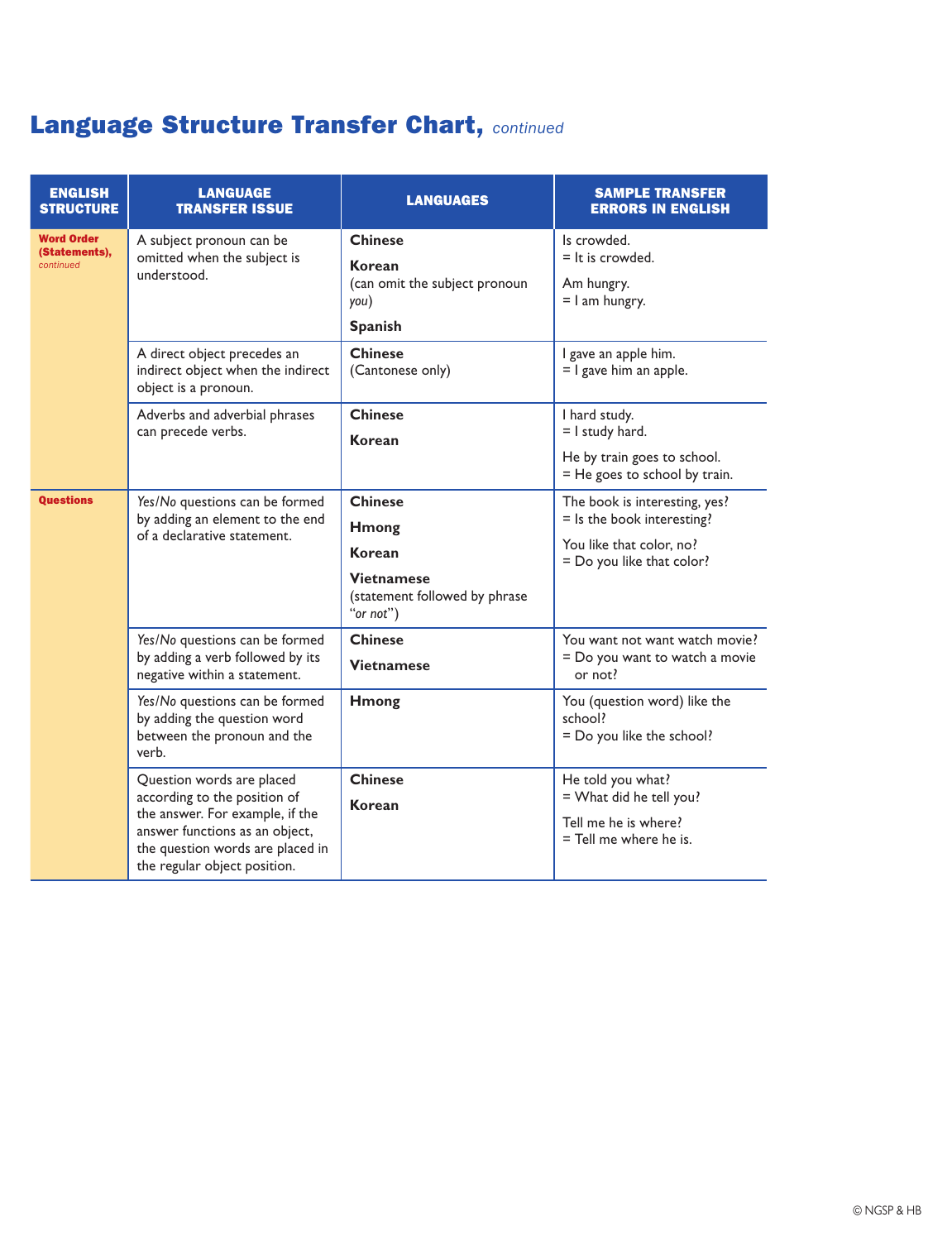| <b>ENGLISH</b><br><b>STRUCTURE</b>            | <b>LANGUAGE</b><br><b>TRANSFER ISSUE</b>                                                              | <b>LANGUAGES</b>                                                       | <b>SAMPLE TRANSFER</b><br><b>ERRORS IN ENGLISH</b>                                 |
|-----------------------------------------------|-------------------------------------------------------------------------------------------------------|------------------------------------------------------------------------|------------------------------------------------------------------------------------|
| <b>Questions,</b><br>continued                | The answers yes and no vary<br>depending upon the verb used in                                        | <b>Hmong</b>                                                           | Note: Students may substitute a<br>verb for a yes-or-no answer.                    |
|                                               | the question.                                                                                         |                                                                        | Do you speak English? Speak.<br>= Do you speak English? Yes.                       |
|                                               |                                                                                                       |                                                                        | Do you speak English? No speak.<br>= Do you speak English? No.                     |
| <b>Commands</b>                               | Commands can be formed by<br><b>Hmong</b><br>adding an adverb after the verbs<br>(add the adverb now) |                                                                        | Do now.<br>$=$ Do it!                                                              |
|                                               | to be emphasized.                                                                                     | <b>Vietnamese</b><br>(add the adverb right now)                        |                                                                                    |
|                                               | Commands can be formed by<br>adding a time indicator after the<br>verbs to be emphasized.             | <b>Hmong</b>                                                           | Fix the car at 3:00.<br>$=$ Fix the car.                                           |
|                                               | Commands can be formed by<br>adding the verb go for emphasis<br>at the end of the sentence.           | <b>Vietnamese</b>                                                      | Buy my groceries, go!<br>= Buy my groceries.                                       |
|                                               | Commands can be formed by<br>changing the verb ending.                                                | <b>Korean</b>                                                          | Bring(ing) it over here.<br>= Bring it over here.                                  |
| <b>Negatives</b><br>and Negative<br>Sentences | Double negatives are routinely<br>used.                                                               | <b>Haitian Creole</b><br><b>Spanish</b>                                | They don't like nothing.<br>= They don't like anything.                            |
|                                               | The negative marker goes before<br>the verb phrase.                                                   | <b>Korean</b><br>(especially in informal situations)<br><b>Spanish</b> | Joey not has finished the<br>homework.<br>= Joey has not finished the<br>homework. |
| <b>Subjects and</b><br><b>Predicates</b>      | Sentences do not always include<br>a subject.                                                         | <b>Spanish</b>                                                         | Is fun to cook?<br>$=$ Is it fun to cook?                                          |
|                                               |                                                                                                       |                                                                        | Raining.<br>$=$ It is raining.                                                     |
|                                               |                                                                                                       |                                                                        | Is your mother? Yes, is.<br>= Is she your mother. Yes, she is.                     |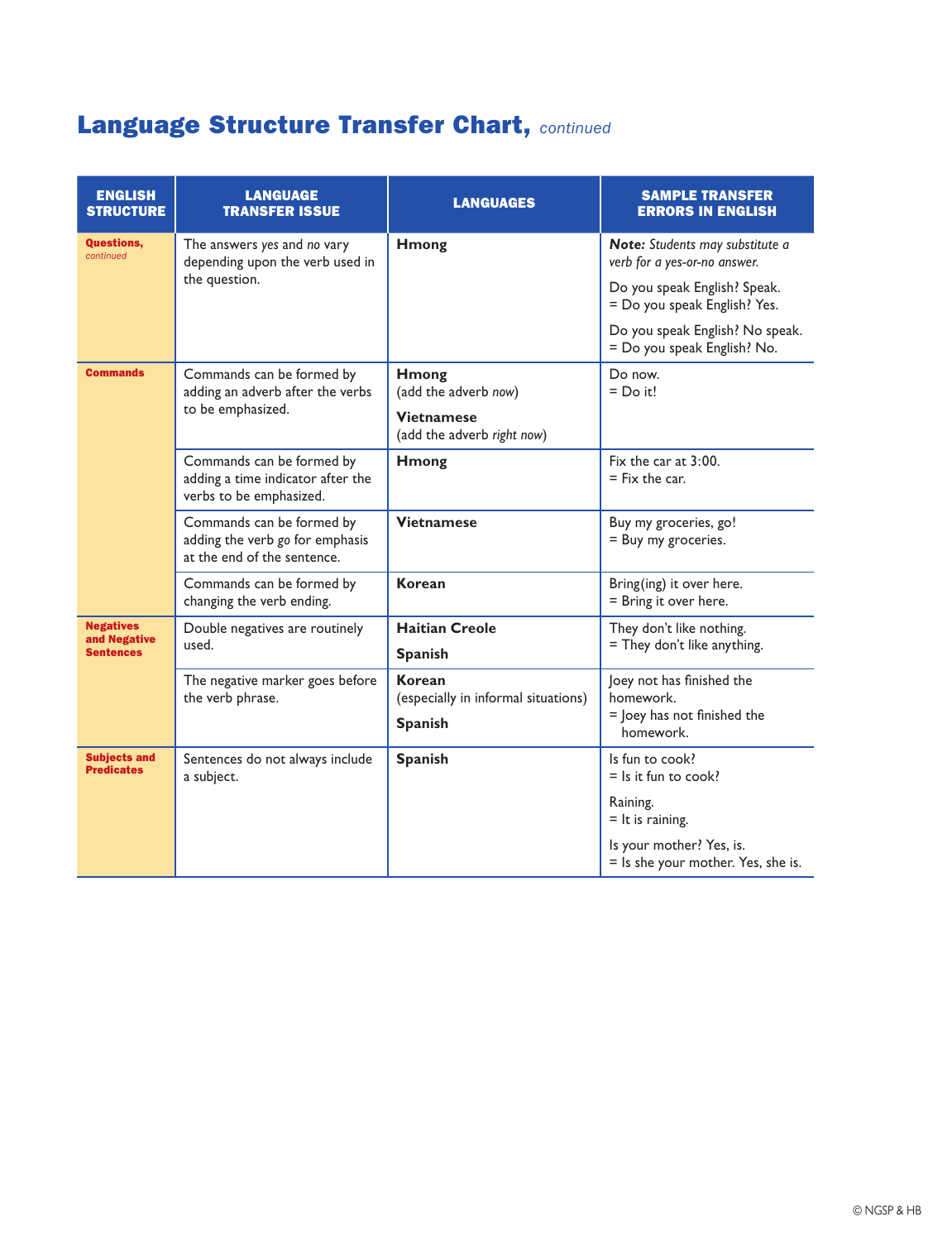## Phonics Transfer Chart

| <b>ENGLISH</b>      |                 | <b>SPANISH</b>  |                                  | <b>CANTONESE</b>                  |                                  | <b>VIETNAMESE</b>                        |                                  |                                   |
|---------------------|-----------------|-----------------|----------------------------------|-----------------------------------|----------------------------------|------------------------------------------|----------------------------------|-----------------------------------|
| <b>Phoneme</b>      | <b>Grapheme</b> | <b>Key Word</b> | <b>Sound</b><br><b>Transfer?</b> | Sound-<br><b>Symbol</b><br>Match? | <b>Sound</b><br><b>Transfer?</b> | Sound-<br><b>Symbol</b><br><b>Match?</b> | <b>Sound</b><br><b>Transfer?</b> | Sound-<br><b>Symbol</b><br>Match? |
| <b>Consonants</b>   |                 |                 |                                  |                                   |                                  |                                          |                                  |                                   |
| /b/                 | b               | book            | yes                              | yes                               | approx.                          | no                                       | approx.                          | yes                               |
|                     | c               | carrot          | yes                              | yes                               | yes                              | no                                       | yes                              | yes                               |
| k                   | k               | key             | yes                              | yes                               | yes                              | no                                       | yes                              | yes                               |
|                     | ck              | check           | yes                              | no                                | yes                              | no                                       | yes                              | no                                |
| /d/                 | d               | desk            | approx.                          | yes                               | approx.                          | no                                       | approx.                          | yes                               |
| /f/                 | $\mathbf f$     | fish            | yes                              | yes                               | yes                              | no                                       | yes                              | no                                |
| /g/                 | g               | girl            | yes                              | yes                               | approx.                          | no                                       | yes                              | yes                               |
| /h/                 | h               | hand            | yes                              | no                                | yes                              | no                                       | yes                              | yes                               |
|                     | j               | jacket          | no                               | no                                | approx.                          | no                                       | approx.                          | no                                |
| ljl                 | g               | cage            | no                               | no                                | approx.                          | no                                       | approx.                          | no                                |
|                     | dge             | badge           | no                               | no                                | approx.                          | no                                       | approx.                          | no                                |
| III                 | $\mathbf{I}$    | lamp            | yes                              | yes                               | yes                              | no                                       | yes                              | yes                               |
| /m/                 | m               | map             | yes                              | yes                               | yes                              | no                                       | yes                              | yes                               |
| /n/                 | n               | newspaper       | yes                              | yes                               | yes                              | no                                       | yes                              | yes                               |
| p                   | p               | pizza           | yes                              | yes                               | yes                              | no                                       | yes                              | yes                               |
| /kw/                | qu              | quarter         | yes                              | no                                | approx.                          | no                                       | yes                              | yes                               |
| r                   | r               | red             | approx.                          | approx.                           | no                               | no                                       | no                               | yes                               |
|                     | s               | seed            | yes                              | yes                               | yes                              | no                                       | yes                              | yes                               |
| s                   | c               | city            | yes                              | yes                               | yes                              | no                                       | yes                              | yes                               |
| /tl                 | t               | ten             | yes                              | yes                               | yes                              | no                                       | approx.                          | yes                               |
| v                   | v               | van             | yes                              | yes                               | no                               | no                                       | yes                              | yes                               |
| w                   | W               | window          | yes                              | yes                               | yes                              | no                                       | no                               | no                                |
| $ $ ks $ $          | x               | six             | yes                              | yes                               | no                               | no                                       | no                               | yes                               |
| y                   | y               | yellow          | yes                              | yes                               | yes                              | no                                       | no                               | yes                               |
| z                   | z               | zero            | no                               | no                                | no                               | no                                       | yes                              | no                                |
| <b>Digraphs</b>     |                 |                 |                                  |                                   |                                  |                                          |                                  |                                   |
| $/$ ch $/$          | ch              | chin            | yes                              | yes                               | approx.                          | no                                       | no                               | yes                               |
|                     | tch             | match           | yes                              | no                                | approx.                          | no                                       | no                               | no                                |
| /sh/                | sh              | shell           | no                               | no                                | no                               | no                                       | yes                              | no                                |
| /hw/                | wh              | whisk           | no                               | no                                | no                               | no                                       | no                               | no                                |
| /th                 | th              | bath            | approx.                          | no                                | no                               | no                                       | approx.                          | yes                               |
| $l$ th $l$          | th              | this            | approx.                          | no                                | no                               | no                                       | no                               | yes                               |
| /ng/                | ng              | ring            | yes                              | yes                               | yes                              | no                                       | yes                              | yes                               |
| <b>Short Vowels</b> |                 |                 |                                  |                                   |                                  |                                          |                                  |                                   |
| a                   | a               | map             | approx.                          | no                                | no                               | no                                       | approx.                          | yes                               |
| el                  | $\mathbf{e}$    | ten             | yes                              | yes                               | approx.                          | no                                       | approx.                          | yes                               |
| $\overline{11}$     | i.              | lid             | approx.                          | no                                | approx.                          | no                                       | no                               | yes                               |
| $\overline{101}$    | $\mathbf{o}$    | dot             | approx.                          | no                                | approx.                          | no                                       | approx.                          | yes                               |
| u                   | u               | cup             | approx.                          | no                                | approx.                          | no                                       | yes                              | no                                |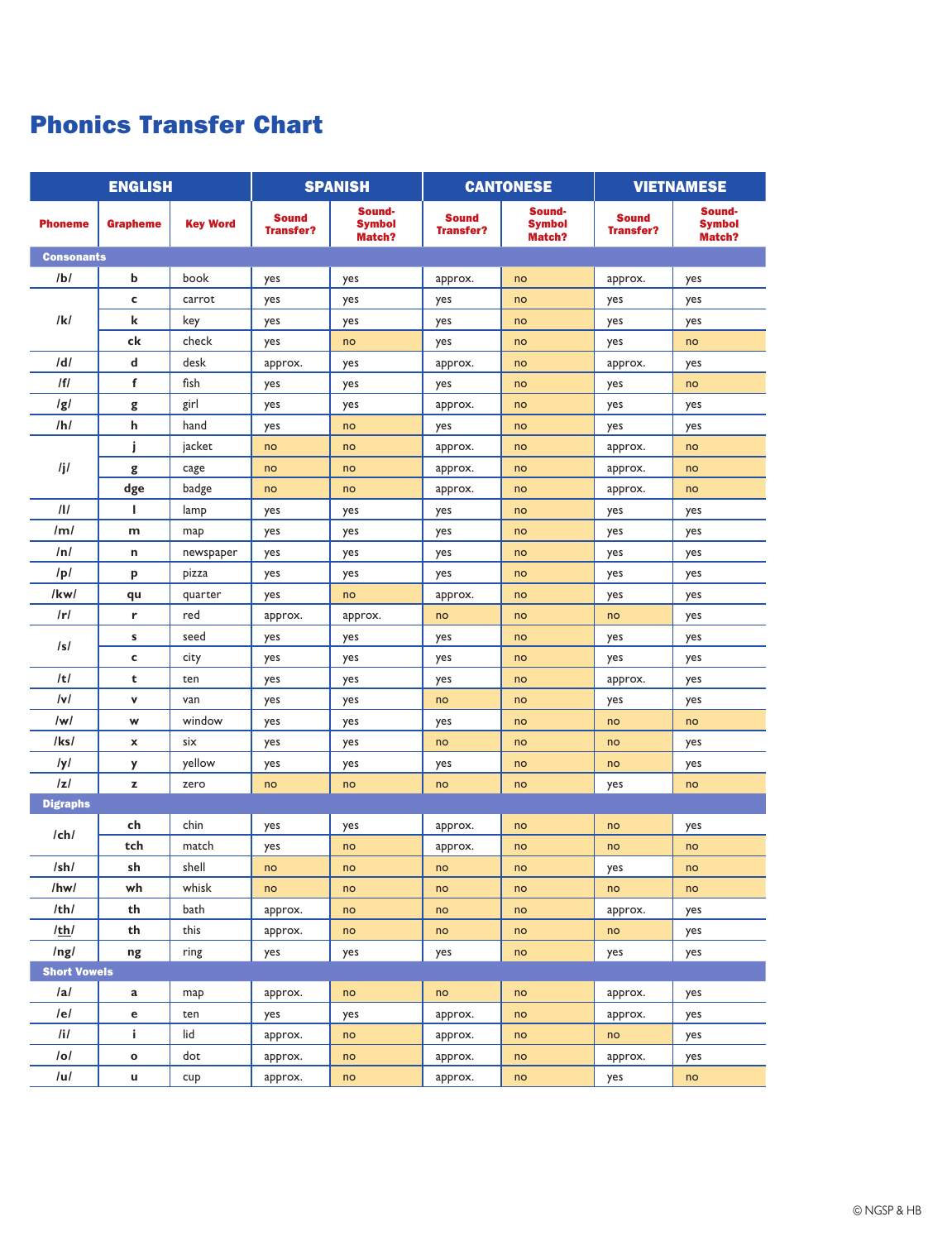# **Phonics Transfer Chart, Continued**

| <b>ENGLISH</b>      |                 | <b>HMONG</b>    |                                  | <b>KOREAN</b>                     |                                  | <b>HAITIAN CREOLE</b>             |                                  |                                   |
|---------------------|-----------------|-----------------|----------------------------------|-----------------------------------|----------------------------------|-----------------------------------|----------------------------------|-----------------------------------|
| <b>Phoneme</b>      | <b>Grapheme</b> | <b>Key Word</b> | <b>Sound</b><br><b>Transfer?</b> | Sound-<br><b>Symbol</b><br>Match? | <b>Sound</b><br><b>Transfer?</b> | Sound-<br><b>Symbol</b><br>Match? | <b>Sound</b><br><b>Transfer?</b> | Sound-<br><b>Symbol</b><br>Match? |
| <b>Consonants</b>   |                 |                 |                                  |                                   |                                  |                                   |                                  |                                   |
| /b/                 | b               | book            | approx.                          | no                                | approx.                          | no                                | yes                              | yes                               |
|                     | c               | carrot          | yes                              | no                                | yes                              | no                                | yes                              | yes                               |
| $ {\bf k} $         | k               | key             | yes                              | yes                               | yes                              | no                                | yes                              | yes                               |
|                     | ck              | check           | yes                              | no                                | yes                              | no                                | yes                              | yes                               |
| d                   | d               | desk            | yes                              | yes                               | approx.                          | no                                | yes                              | yes                               |
| f                   | $\mathbf f$     | fish            | yes                              | yes                               | no                               | no                                | yes                              | yes                               |
| /g/                 | g               | girl            | approx.                          | no                                | approx.                          | no                                | yes                              | yes                               |
| /h/                 | h               | hand            | yes                              | yes                               | yes                              | no                                | approx.                          | yes                               |
|                     | j               | jacket          | no                               | no                                | approx.                          | no                                | yes                              | yes                               |
| ljl                 | g               | cage            | no                               | no                                | approx.                          | no                                | yes                              | yes                               |
|                     | dge             | badge           | no                               | no                                | approx.                          | no                                | yes                              | yes                               |
| /1/                 | L               | lamp            | yes                              | yes                               | yes                              | no                                | yes                              | yes                               |
| /m/                 | m               | map             | yes                              | yes                               | yes                              | no                                | yes                              | yes                               |
| /n/                 | n               | newspaper       | yes                              | yes                               | yes                              | no                                | yes                              | yes                               |
| p                   | p               | pizza           | approx.                          | yes                               | yes                              | no                                | yes                              | yes                               |
| /kw/                | qu              | quarter         | no                               | no                                | yes                              | no                                | yes                              | yes                               |
| r                   | r               | red             | no                               | no                                | no                               | no                                | yes                              | yes                               |
|                     | s               | seed            | yes                              | no                                | yes                              | no                                | approx.                          | approx.                           |
| s                   | c               | city            | yes                              | no                                | yes                              | no                                | approx.                          | approx.                           |
| /t/                 | t               | ten             | approx.                          | yes                               | yes                              | no                                | yes                              | yes                               |
| v                   | v               | van             | yes                              | yes                               | no                               | no                                | yes                              | yes                               |
| w                   | W               | window          | no                               | no                                | yes                              | no                                | yes                              | yes                               |
| $ $ ks $ $          | x               | six             | no                               | no                                | yes                              | no                                | yes                              | yes                               |
| $\frac{1}{2}$       | y               | yellow          | yes                              | yes                               | yes                              | no                                | yes                              | yes                               |
| z                   | z               | zero            | yes                              | no                                | no                               | no                                | yes                              | yes                               |
| Digraphs            |                 |                 |                                  |                                   |                                  |                                   |                                  |                                   |
|                     | ch              | chin            | yes                              | no                                | yes                              | no                                | yes                              | yes                               |
| /ch/                | $\mathsf{tch}$  | match           | yes                              | no                                | yes                              | no                                | yes                              | yes                               |
| /sh/                | ${\sf sh}$      | shell           | yes                              | no                                | yes                              | no                                | yes                              | yes                               |
| /hw/                | wh              | whisk           | no                               | no                                | yes                              | no                                | yes                              | yes                               |
| /th                 | th              | bath            | no                               | no                                | no                               | no                                | yes                              | yes                               |
| /th                 | th              | this            | no                               | no                                | yes                              | no                                | yes                              | yes                               |
| ln g/               | ng              | ring            | yes                              | no                                | no                               | no                                | approx.                          | approx.                           |
| <b>Short Vowels</b> |                 |                 |                                  |                                   |                                  |                                   |                                  |                                   |
| /al                 | $\bf a$         | map             | yes                              | yes                               | yes                              | no                                | yes                              | yes                               |
| /el                 | $\mathbf{e}$    | ten             | no                               | no                                | yes                              | no                                | no                               | no                                |
| $\overline{I}$      | i.              | lid             | no                               | no                                | yes                              | no                                | yes                              | yes                               |
| $\overline{I}$      | $\mathbf{o}$    | dot             | approx.                          | yes                               | approx.                          | no                                | yes                              | yes                               |
| ul                  | u               | cup             | no                               | no                                | no                               | no                                | no                               | no                                |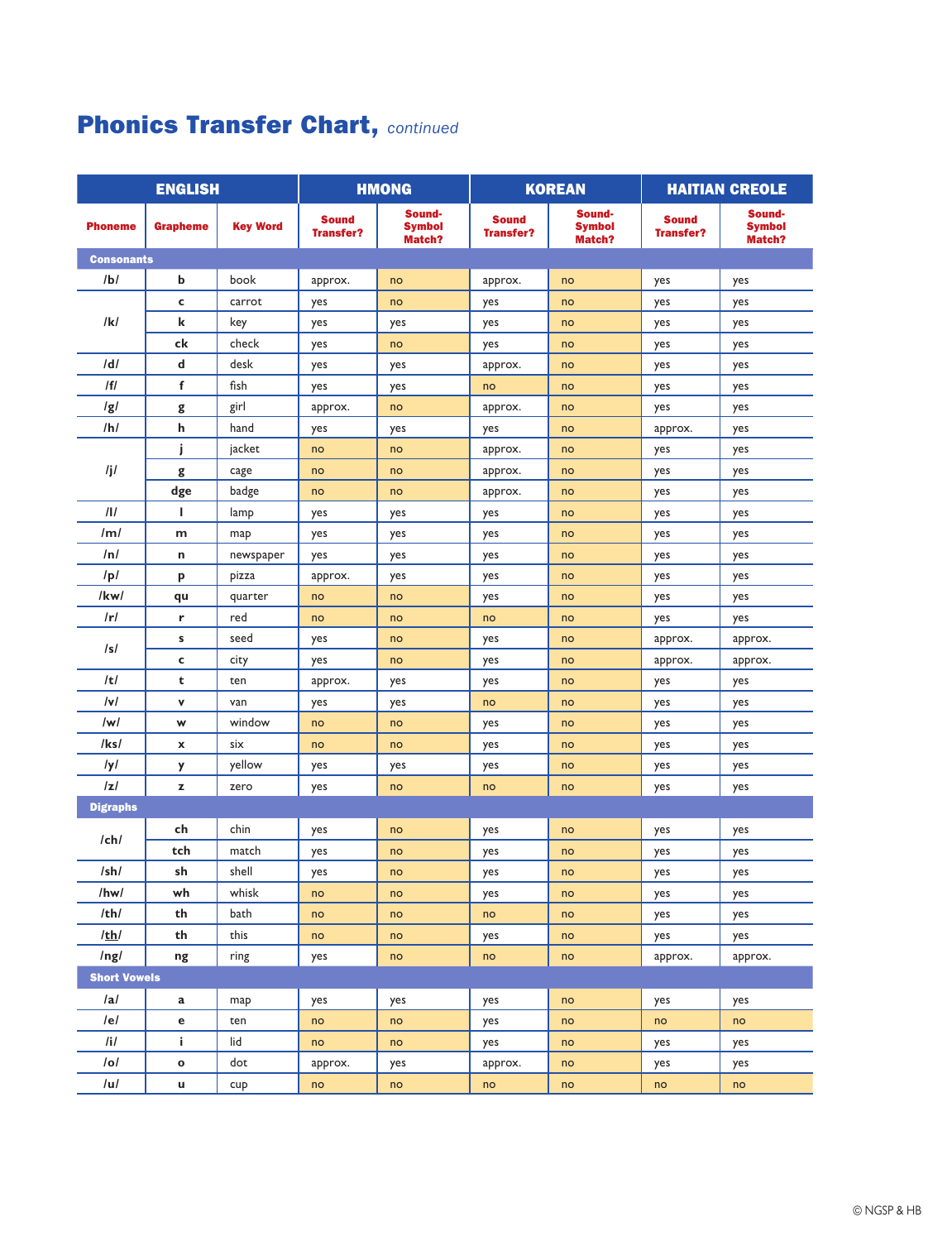# **Phonics Transfer Chart, Continued**

| <b>ENGLISH</b>             |                         | <b>SPANISH</b>  |                                  | <b>CANTONESE</b>                         |                                  | <b>VIETNAMESE</b>                 |                                  |                                   |
|----------------------------|-------------------------|-----------------|----------------------------------|------------------------------------------|----------------------------------|-----------------------------------|----------------------------------|-----------------------------------|
| <b>Phoneme</b>             | <b>Grapheme</b>         | <b>Key Word</b> | <b>Sound</b><br><b>Transfer?</b> | Sound-<br><b>Symbol</b><br><b>Match?</b> | <b>Sound</b><br><b>Transfer?</b> | Sound-<br><b>Symbol</b><br>Match? | <b>Sound</b><br><b>Transfer?</b> | Sound-<br><b>Symbol</b><br>Match? |
| <b>Long Vowels</b>         |                         |                 |                                  |                                          |                                  |                                   |                                  |                                   |
|                            | $a_e$                   | cake            | yes                              | no                                       | approx.                          | no                                | approx.                          | no                                |
| $l\bar{a}l$                | ai                      | sail            | yes                              | no                                       | approx.                          | no                                | approx.                          | no                                |
|                            | ay                      | tray            | yes                              | no                                       | approx.                          | no                                | approx.                          | no                                |
|                            | ee                      | feet            | yes                              | no                                       | approx.                          | no                                | yes                              | no                                |
| $ \bar{e} $                | ea                      | sea             | yes                              | no                                       | approx.                          | no                                | yes                              | no                                |
|                            | y                       | happy           | yes                              | no                                       | approx.                          | no                                | yes                              | no                                |
|                            | $i_e$                   | bike            | yes                              | no                                       | approx.                          | no                                | yes                              | no                                |
|                            | ie                      | tie             | yes                              | no                                       | approx.                          | no                                | yes                              | no                                |
| T                          | igh                     | night           | yes                              | no                                       | approx.                          | no                                | yes                              | no                                |
|                            | y                       | sky             | yes                              | no                                       | approx.                          | no                                | yes                              | no                                |
|                            | $o_e$                   | globe           | yes                              | no                                       | approx.                          | no                                | approx.                          | no                                |
| $ \bar{o} $                | oa                      | boat            | yes                              | no                                       | approx.                          | no                                | approx.                          | no                                |
|                            | ow                      | rowboat         | yes                              | no                                       | approx.                          | no                                | approx.                          | no                                |
|                            | $u_e$                   | flutes          | yes                              | no                                       | approx.                          | no                                | yes                              | yes                               |
| $/\bar{u}/$                | ui                      | suit            | yes                              | no                                       | approx.                          | no                                | yes                              | no                                |
|                            | ue                      | blue            | yes                              | no                                       | approx.                          | no                                | yes                              | no                                |
|                            | $u_e$                   | mule            | yes                              | no                                       | approx.                          | no                                | no                               | no                                |
| lyool                      | ue                      | rescue          | yes                              | no                                       | approx.                          | no                                | no                               | no                                |
| <b>R-Controlled Vowels</b> |                         |                 |                                  |                                          |                                  |                                   |                                  |                                   |
| /är/                       | ar                      | star            | approx.                          | yes                                      | approx.                          | no                                | no                               | no                                |
| /ôr/                       | or                      | horn            | approx.                          | yes                                      | approx.                          | no                                | no                               | no                                |
|                            | er                      | fern            | approx.                          | yes                                      | approx.                          | no                                | no                               | no                                |
| /ûr/                       | ir                      | bird            | approx.                          | no                                       | approx.                          | no                                | no                               | no                                |
|                            | ur                      | curb            | approx.                          | no                                       | approx.                          | no                                | no                               | no                                |
|                            | air                     | chair           | no                               | no                                       | no                               | no                                | no                               | no                                |
| /âr/                       | ear                     | bear            | no                               | no                                       | no                               | no                                | no                               | no                                |
|                            | eer                     | deer            | no                               | no                                       | no                               | no                                | no                               | no                                |
| /îr/                       | ear                     | tear            | no                               | no                                       | no                               | no                                | no                               | no                                |
| <b>Variant Vowels</b>      |                         |                 |                                  |                                          |                                  |                                   |                                  |                                   |
| /oi/                       | oi                      | coin            | yes                              | yes                                      | approx.                          | no                                | approx.                          | yes                               |
|                            | оу                      | boy             | yes                              | yes                                      | approx.                          | no                                | approx.                          | no                                |
|                            | ou                      | cloud           | yes                              | no                                       | approx.                          | no                                | yes                              | no                                |
| /ou/                       | ow                      | crown           | yes                              | no                                       | approx.                          | no                                | yes                              | no                                |
|                            | aw                      | saw             | approx.                          | no                                       | yes                              | no                                | yes                              | no                                |
| /ô/                        | au                      | laundry         | approx.                          | no                                       | approx.                          | no                                | yes                              | no                                |
|                            | al                      | salt            | approx.                          | yes                                      | approx.                          | no                                | no                               | no                                |
| /ôl/                       | all                     | ball            | approx.                          | no                                       | approx.                          | no                                | no                               | no                                |
|                            | oo                      | moon            | yes                              | no                                       | approx.                          | no                                | approx.                          | no                                |
| 1001                       | ew                      | screw           | yes                              | no                                       | approx.                          | no                                | approx.                          | no                                |
| 100/                       | 00                      | book            | no                               | no                                       | approx.                          | no                                | approx.                          | no                                |
| /ə                         | a (initial<br>syllable) | asleep          | no                               | no                                       | no                               | no                                | approx.                          | no                                |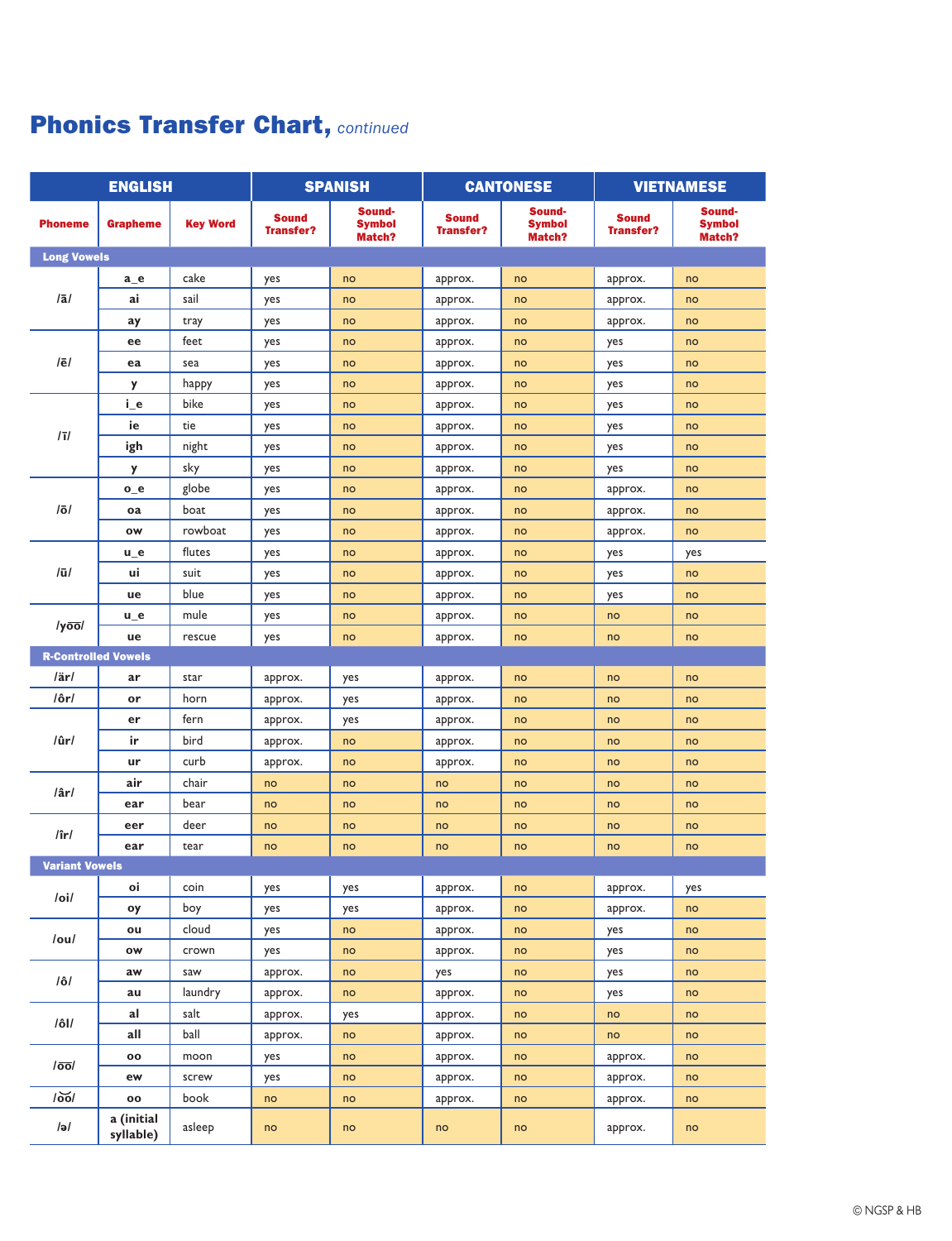## **Phonics Transfer Chart, continued**

| <b>ENGLISH</b>             |                         | <b>HMONG</b>    |                                  | <b>KOREAN</b>                            |                                  | <b>HAITIAN CREOLE</b>             |                                  |                                   |
|----------------------------|-------------------------|-----------------|----------------------------------|------------------------------------------|----------------------------------|-----------------------------------|----------------------------------|-----------------------------------|
| <b>Phoneme</b>             | <b>Grapheme</b>         | <b>Key Word</b> | <b>Sound</b><br><b>Transfer?</b> | Sound-<br><b>Symbol</b><br><b>Match?</b> | <b>Sound</b><br><b>Transfer?</b> | Sound-<br><b>Symbol</b><br>Match? | <b>Sound</b><br><b>Transfer?</b> | Sound-<br><b>Symbol</b><br>Match? |
| <b>Long Vowels</b>         |                         |                 |                                  |                                          |                                  |                                   |                                  |                                   |
|                            | $a_e$                   | cake            | approx.                          | no                                       | yes                              | no                                | yes                              | yes                               |
| $ \bar{a} $                | ai                      | sail            | approx.                          | no                                       | yes                              | no                                | yes                              | no                                |
|                            | ay                      | tray            | approx.                          | no                                       | yes                              | no                                | yes                              | no                                |
|                            | ee                      | feet            | yes                              | no                                       | yes                              | no                                | yes                              | yes                               |
| $ \bar{e} $                | ea                      | sea             | yes                              | no                                       | yes                              | no                                | yes                              | no                                |
|                            | y                       | happy           | yes                              | no                                       | yes                              | no                                | yes                              | no                                |
|                            | $i_e$                   | bike            | yes                              | no                                       | yes                              | no                                | yes                              | yes                               |
| T                          | ie                      | tie             | yes                              | no                                       | yes                              | no                                | yes                              | yes                               |
|                            | igh                     | night           | yes                              | no                                       | yes                              | no                                | yes                              | yes                               |
|                            | y                       | sky             | yes                              | no                                       | yes                              | no                                | yes                              | yes                               |
|                            | $o_e$                   | globe           | no                               | no                                       | yes                              | no                                | yes                              | yes                               |
| $ \bar{o} $                | oa                      | boat            | no                               | no                                       | yes                              | no                                | yes                              | yes                               |
|                            | ow                      | rowboat         | no                               | no                                       | yes                              | no                                | yes                              | yes                               |
|                            | $u_e$                   | flutes          | yes                              | yes                                      | yes                              | no                                | yes                              | yes                               |
| $/\bar{u}/$                | ui                      | suit            | yes                              | no                                       | yes                              | no                                | yes                              | yes                               |
|                            | ue                      | blue            | yes                              | no                                       | yes                              | no                                | yes                              | no                                |
| /yoo/                      | $u_e$                   | mule            | no                               | no                                       | yes                              | no                                | no                               | no                                |
|                            | ue                      | rescue          | no                               | no                                       | yes                              | no                                | no                               | no                                |
| <b>R-Controlled Vowels</b> |                         |                 |                                  |                                          |                                  |                                   |                                  |                                   |
| /är/                       | ar                      | star            | no                               | no                                       | no                               | no                                | no                               | no                                |
| /ôr/                       | or                      | horn            | no                               | no                                       | no                               | no                                | no                               | no                                |
| /ûr/                       | er                      | fern            | no                               | no                                       | no                               | no                                | no                               | no                                |
|                            | ir                      | bird            | no                               | no                                       | no                               | no                                | no                               | no                                |
|                            | ur                      | curb            | no                               | no                                       | no                               | no                                | no                               | no                                |
| /âr/                       | air                     | chair           | no                               | no                                       | no                               | no                                | no                               | no                                |
|                            | ear                     | bear            | no                               | no                                       | no                               | no                                | no                               | no                                |
| $/$ îr $/$                 | eer                     | deer            | no                               | no                                       | no                               | no                                | no                               | no                                |
|                            | ear                     | tear            | no                               | no                                       | no                               | no                                | no                               | no                                |
| <b>Variant Vowels</b>      |                         |                 |                                  |                                          |                                  |                                   |                                  |                                   |
| loil                       | oi                      | coin            | no                               | no                                       | yes                              | no                                | yes                              | yes                               |
|                            | оу                      | boy             | no                               | no                                       | yes                              | no                                | yes                              | yes                               |
| /ou/                       | ou                      | cloud           | approx.                          | no                                       | yes                              | no                                | yes                              | yes                               |
|                            | ow                      | crown           | approx.                          | no                                       | yes                              | no                                | yes                              | no                                |
| /ô/                        | aw                      | saw             | approx.                          | no                                       | approx.                          | no                                | yes                              | no                                |
|                            | au                      | laundry         | approx.                          | no                                       | approx                           | no                                | yes                              | yes                               |
| /ôl/                       | al                      | salt            | no                               | no                                       | approx.                          | no                                | yes                              | yes                               |
|                            | all                     | ball            | no                               | no                                       | approx.                          | no                                | yes                              | yes                               |
| 1001                       | oo                      | moon            | yes                              | no                                       | yes                              | no                                | yes                              | yes                               |
|                            | ew                      | screw           | yes                              | no                                       | yes                              | no                                | yes                              | yes                               |
| 100/                       | 00                      | book            | no                               | no                                       | approx.                          | no                                | no                               | no                                |
| IəI                        | a (initial<br>syllable) | asleep          | no                               | no                                       | yes                              | no                                | yes                              | yes                               |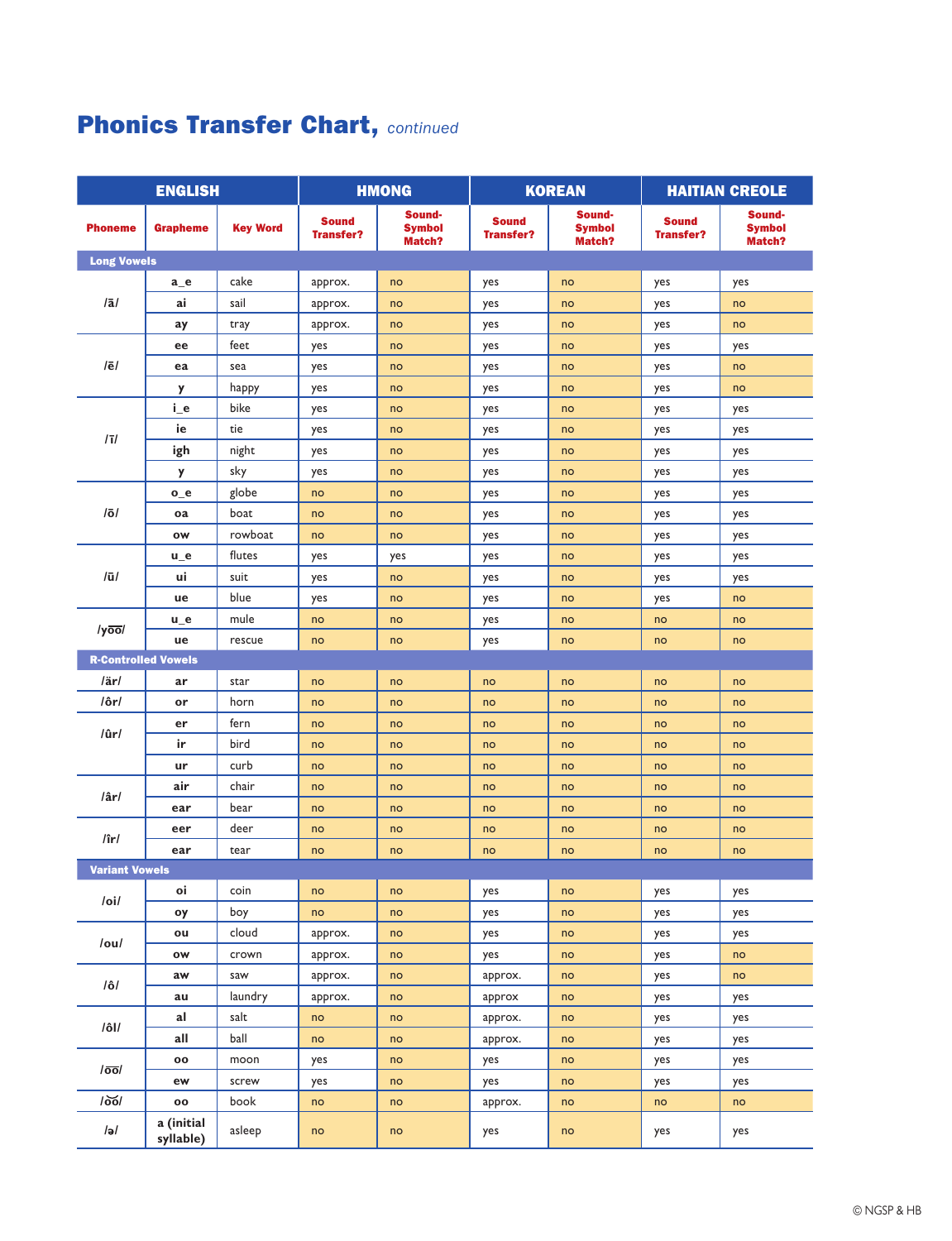## Articulation of English Consonant and Vowel Sounds

## How Are Consonant Phonemes Classified?

Consonant phonemes are generally classified according to manner of articulation (type of consonant sound), place of articulation (position in the mouth), and whether they are voiced or voiceless. Consonant sounds are also classified as either a continuous sound or a complete stop. When a consonant phoneme is produced, the air flow is cut off either partially or completely.

#### CONSONANT PHONEME CLASSIFICATIONS

#### **Manner of Articulation**

#### How is the sound produced?

- **Plosives:** formed by closing or blocking off the air flow and then exploding a puff of air; for example, /b/ as in *box*.
- Nasals: formed when the mouth is closed, forcing air through the nose; for example, /m/ as in *man*.
- **Fricatives:** formed by narrowing the air channel and then forcing air through it, creating friction in the mouth; for example, /v/ as in *voice*.
- **· Affricatives:** formed by a stop followed by a fricative; for example, /ch/ as in *chip*.
- **Glides:** formed in similar ways as vowels; for example, /y/ as in *yes*.
- **· Lateral:** formed by interrupting the air flow slightly, but no friction results; for example, /l/ as in *line*.

#### **Place of Articulation**

Where in the mouth is the sound produced?

- 
- Lips (bilabial) Roof of mouth (palatal) • Lips and teeth (labiodental) • Back of mouth (velar)
	-
- Tongue between teeth (dental) Throat (glottal) • Tongue behind teeth (alveolar)
	-
- **Voiced or Voiceless**
- s **Voiced:** the vocal cords vibrate; for example, /z/ as in *zoo*.
- **Voiceless:** the vocal cords do not vibrate; for example, /s/ as in *sit*.

#### **Continuous or Stop**

- **Continuous:** a sound that can be produced for several seconds without distortion; for example, /s/ as in *sun*.
- **· Stop:** a sound that can be produced for only an instant; for example, /p/ as in *pop*.

| <b>CONSONANT PHONEME ARTICULATION</b>                 |               |                                 |                                                 |                                                |                                |                                |               |  |
|-------------------------------------------------------|---------------|---------------------------------|-------------------------------------------------|------------------------------------------------|--------------------------------|--------------------------------|---------------|--|
| $Place \triangleright$<br>$\blacktriangledown$ Manner | <b>Lips</b>   | <b>Lips and</b><br><b>Teeth</b> | <b>Tongue</b><br><b>Between</b><br><b>Teeth</b> | <b>Tongue</b><br><b>Behind</b><br><b>Teeth</b> | <b>Roof of</b><br><b>Mouth</b> | <b>Back of</b><br><b>Mouth</b> | <b>Throat</b> |  |
| <b>Plosives</b>                                       | /p/<br>$/b/*$ |                                 |                                                 | /t/<br>/d/                                     |                                | $/$ k $/$<br>/g/               |               |  |
| <b>Fricatives</b>                                     |               | / f/<br> v                      | /th/<br>$/$ th $/$                              | /s/<br> z                                      | /sh/<br> zh                    |                                | /h/           |  |
|                                                       |               |                                 |                                                 |                                                | /ch/<br>$\frac{1}{\pi}$        |                                |               |  |
| <b>Nasals</b>                                         | /m/           |                                 |                                                 | /n/                                            |                                | $/$ ng/                        |               |  |
| <b>Lateral</b>                                        |               |                                 |                                                 | /1/                                            |                                |                                |               |  |
| <b>Glides</b>                                         | /hw/<br>/w/   |                                 |                                                 | /r/                                            | /y/                            |                                |               |  |

\* Boldface indicates a voiced phoneme. Note the voiceless-voiced consonant pairs.

| <b>CONSONANT PHONEMES</b>                             |                                         |  |  |  |  |
|-------------------------------------------------------|-----------------------------------------|--|--|--|--|
| <b>Continuous Sounds</b>                              | <b>Stop Sounds</b>                      |  |  |  |  |
| /f/, /h/, /l/, /m/, /n/, /r/, /s/, /v/, /w/, /y/, /z/ | /b/, /d/, /g/, /j/, /p/, /t/, /k/, /ch/ |  |  |  |  |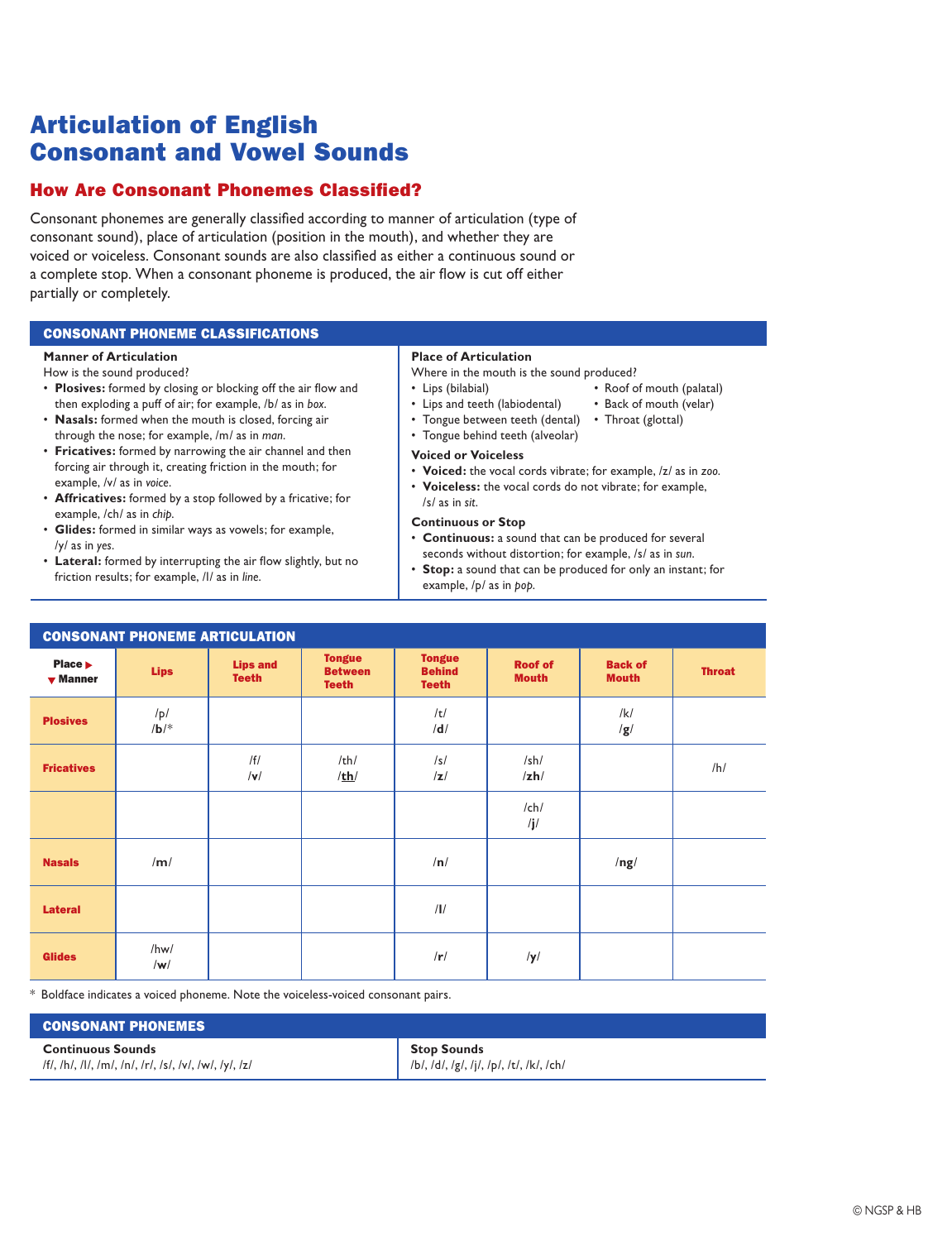## **Consonant Sounds, continued**

Some students may need extra practice in producing consonant sounds that do not transfer from their native languages. Use the scripts and information below to model and discuss the English consonant sounds.

| /m/                                                                                                                          |                                                                                                                                                                                                                                                                                                                                                                                                                                                                                        |
|------------------------------------------------------------------------------------------------------------------------------|----------------------------------------------------------------------------------------------------------------------------------------------------------------------------------------------------------------------------------------------------------------------------------------------------------------------------------------------------------------------------------------------------------------------------------------------------------------------------------------|
| Place of<br><b>Articulation:</b><br>Lips<br>Manner of<br>Articulation:<br>Nasal<br><b>Voiced</b>                             | Say the sound /m/. Pay attention to<br>your mouth. What part of your mouth<br>moves? (lips) How do they move? (They<br>are pressed tightly together.) Does any air<br>come out? (yes) Now hold your nose.<br>Can you still say /m/? (no) That's because<br>air comes out through your nose.                                                                                                                                                                                            |
| /p/                                                                                                                          |                                                                                                                                                                                                                                                                                                                                                                                                                                                                                        |
| Place of<br><b>Articulation:</b><br>Lips<br>Manner of<br><b>Articulation:</b><br><b>Stop</b><br><b>Voiceless</b>             | Now say /p/. What part of your mouth<br>moves? (lips) The lips help make /p/ also.<br>Close your lips and then open them<br>quickly. Does any air come out? (yes, a<br>lot) When you say a /p/, you stop the air<br>for a moment, and then you let the air<br>rush out. Put your hand in front of your<br>mouth and feel the air when you say /p/.                                                                                                                                     |
| /t/                                                                                                                          |                                                                                                                                                                                                                                                                                                                                                                                                                                                                                        |
| <b>Place of</b><br><b>Articulation:</b><br><b>Tongue Behind</b><br>Teeth<br>Manner of<br><b>Articulation:</b><br><b>Stop</b> | Try making the sound /t/. Put your hand<br>in front of your mouth. Do you feel a<br>lot of air coming out? (yes) Now try to<br>close your lips and say /t/. Does it work?<br>(no) Another part of your mouth makes<br>/t/. Can you feel what part? (the tongue)<br>Where does it stop the air? (on the hard                                                                                                                                                                            |
| <b>Voiceless</b>                                                                                                             | ridge behind your top teeth)                                                                                                                                                                                                                                                                                                                                                                                                                                                           |
| /b/                                                                                                                          |                                                                                                                                                                                                                                                                                                                                                                                                                                                                                        |
| <b>Place of</b><br><b>Articulation:</b><br>Lips<br>Manner of<br><b>Articulation:</b><br><b>Stop</b><br>Voiced                | Do you remember saying the /p/ sound?<br>Say /p/. What makes the air stop? (lips)<br>Do you feel a lot of air come out? (yes)<br>Now use your mouth in the same way,<br>but use your voice also. This sound is<br>/b/. Do you think you really use your<br>voice? Cover your ears and say /p/ and<br>/b/. Which one sounds louder? (/b/)<br>That is because you are using your<br>voice. Say pit, bit. Notice that when you<br>change only one sound, you can get a<br>different word. |
| $/$ k/                                                                                                                       |                                                                                                                                                                                                                                                                                                                                                                                                                                                                                        |
| <b>Place of</b><br><b>Articulation:</b><br><b>Back of Mouth</b><br>Manner of<br><b>Articulation:</b><br><b>Stop</b>          | Now try saying /k/. Put your hand in<br>front of your mouth. Do you feel a lot<br>of air come out? (yes) What stops the<br>air? Do your lips move? (no) Do you<br>put your tongue up behind your top<br>teeth? (no) Where is your tongue? (The                                                                                                                                                                                                                                         |

#### /n/ **Place of Articulation: Tongue Behind Teeth Manner of Articulation: Nasal Voiced** Let's say the sound /n/. Keep on saying /n/, and put your hand in front of your mouth. Does any air come out? (*no*) Now hold your nose. Can you say an /n/ now? (*no*) What other sound did we practice where air came through the nose? (/*m*/) Say an /m/ now. What part of your mouth did you use? (*lips*) We don't use our lips for the /n/ sound. Say /m/ and /n/. Where does your tongue move to? Say *meat*, *neat*. The tongue is behind the teeth for *neat*, and air still comes out the nose. /d/ **Place of Articulation: Tongue Behind Teeth Manner of Articulation: Stop Voiced** Now let's say /d/. Does a lot of air come out? (*yes*) How do you know that? (*I put my hand in front of my mouth.*) Cover your ears when you make /d/. Do you use your voice in making this sound? (*yes*) Say /t/, /d/, /t/, /d/. How are these sounds different? (*We use our voice for* /*d*/ *but not for* /*t*/*. That is the only difference.*) /g/ **Place of Articulation: Back of Mouth Manner of Articulation: Stop Voiced** Watch my face as I say a /g/ sound (as in *get*). Does any part of my face move? (*no*) (If someone does notice your throat, you should recognize the good observation and come back to it later.) Now let's make the sound and see if a lot of air comes out. (*yes*) You should have put your hand up to be sure. Do you use your voice? How do you know? (*cover your ears*) Notice where your tongue stops the air when you start to make the sound. Is it in the front of your mouth or the back? (*in the back*) Now say /k/, /g/, /k/, /g/. These sounds are pronounced in the same place, but we use our voice for one. Which one? (/*g*/) /l/ **Place of Articulation: Tongue Behind Teeth Manner of Articulation: Lateral Voiced** Say an /l/. Does a lot of air come out? (*no*) The air is not stopped for /l/, so you don't feel a puff of air when you make this sound. Keep saying /l/. Can you say /t/ and hold it? (*no*) The air stops on /t/ and then rushes out. For /l/, the air flows out at both sides of the tongue. Can you tell me where the tip of the tongue is for /l/? (*on the upper ridge behind the front teeth*)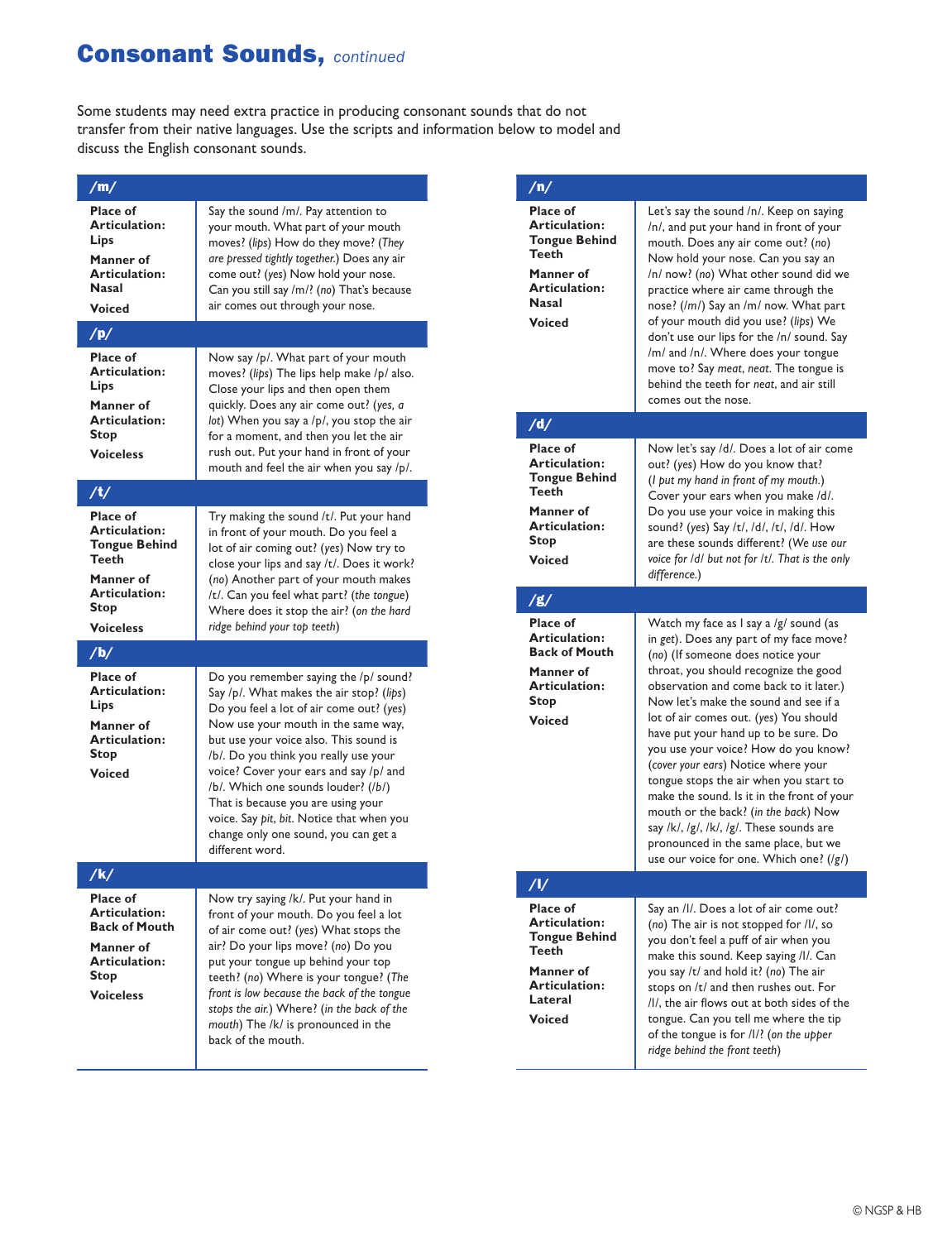## Consonant Sounds, continued

| /f/                                                                                                                                           |                                                                                                                                                                                                                                                                                                                                                                                                                                         | /w/                                                                                                                                                          |                                                                                                                                                                                                                                                                                                                                                                                                                                                                                                                                                                   |  |
|-----------------------------------------------------------------------------------------------------------------------------------------------|-----------------------------------------------------------------------------------------------------------------------------------------------------------------------------------------------------------------------------------------------------------------------------------------------------------------------------------------------------------------------------------------------------------------------------------------|--------------------------------------------------------------------------------------------------------------------------------------------------------------|-------------------------------------------------------------------------------------------------------------------------------------------------------------------------------------------------------------------------------------------------------------------------------------------------------------------------------------------------------------------------------------------------------------------------------------------------------------------------------------------------------------------------------------------------------------------|--|
| Place of<br><b>Articulation:</b><br><b>Lips and Teeth</b><br>Manner of<br><b>Articulation:</b><br><b>Fricative</b><br><b>Voiceless</b><br>/h/ | Try saying an /f/ sound. Can you keep<br>saying this sound? (yes) Watch my face<br>as I say the sound /f/. What part of my<br>mouth moved? (Students may say lips.)<br>Watch again closely. Do both lips move?<br>(no, just one) Which? (the lower lip) Say<br>the sound /f/ yourself. The lower lip<br>comes up close to your upper teeth and<br>makes the air sound noisy. Keep saying<br>the /f/ and listen to the noise of the air. | <b>Place of</b><br><b>Articulation:</b><br>Lips<br>Manner of<br><b>Articulation:</b><br>Glide<br><b>Voiced</b>                                               | For the next sound, I am going to get<br>ready to say it, but I won't say it. Can<br>you guess what sound it is? (Round your<br>lips to pronounce /w/, but do not say it.)<br>Can you tell me what sound I was going<br>to make? (/w/) Now let's all make the<br>/w/ sound. Which part of your mouth<br>moves? (lips) What do they do? (get<br>round and tight) Do you use your voice<br>to say the /w/ sound? (yes) Say itch,<br>then witch. Does the /w/ sound make a                                                                                           |  |
| Place of                                                                                                                                      | Now say /h/, /h/, /h/ and hold your hand                                                                                                                                                                                                                                                                                                                                                                                                | /sh/                                                                                                                                                         | difference in meaning? (yes)                                                                                                                                                                                                                                                                                                                                                                                                                                                                                                                                      |  |
| Articulation:<br>Throat<br><b>Manner of</b><br><b>Articulation:</b><br><b>Fricative</b><br><b>Voiceless</b><br>/r/                            | in front of your mouth. Do you feel a<br>puff of air? (yes) Now say eee. Then say<br>he, he, he. Did you feel a difference from<br>when you said eee? (yes) Now say ooo, ho,<br>ho, ho. When we put a small puff of air<br>before another sound, it is the /h/ sound.<br>Say I, hi, or it, hit. Does the /h/ sound<br>make a difference in the meaning? (yes)                                                                           | <b>Place of</b><br><b>Articulation:</b><br><b>Roof of Mouth</b><br>Manner of<br><b>Articulation:</b><br><b>Fricative</b><br><b>Voiceless</b>                 | Next, we are going to make another<br>sound where the lips are round but not<br>as tight. Try /sh/. Can you keep saying<br>this sound? (yes) (Have a student stand<br>in the corner of the room and make the<br>/sh/.) Could everyone hear (student's<br>name) make the /sh/? (yes) The air is<br>very noisy. Remember, the air gets noisy<br>when it rushes past a close or narrow<br>place. The lips help make this narrow<br>place, and so does the top of the front<br>part of the tongue. The tip of the<br>tongue comes close to the roof of your<br>mouth. |  |
| Place of<br><b>Articulation:</b><br><b>Tongue Behind</b><br><b>Teeth</b><br>Manner of                                                         | Try saying the sound /r/. Can you keep<br>saying this sound for a long time? (yes)<br>/r/ does not stop the air. Now stop<br>making /r/, but keep your tongue ready<br>to say the sound. Take a deep breath.                                                                                                                                                                                                                            |                                                                                                                                                              |                                                                                                                                                                                                                                                                                                                                                                                                                                                                                                                                                                   |  |
| Articulation:<br>Glide                                                                                                                        | The part of your tongue that feels<br>cool is the part that helps to make this                                                                                                                                                                                                                                                                                                                                                          | /s/                                                                                                                                                          |                                                                                                                                                                                                                                                                                                                                                                                                                                                                                                                                                                   |  |
| <b>Voiced</b>                                                                                                                                 | sound. It is under part of the tip of<br>your tongue. This part comes close to a<br>part of your mouth. What part of your<br>mouth does the tongue come close to?<br>(the roof of the mouth) Say at. Now put<br>the /r/ first and say rat. Do at and rat<br>mean different things? (Yes, the /r/ makes<br>a difference in meaning.)                                                                                                     | <b>Place of</b><br><b>Articulation:</b><br><b>Tongue Behind</b><br><b>Teeth</b><br>Manner of<br><b>Articulation:</b><br><b>Fricative</b><br><b>Voiceless</b> | Watch my lips as I change from making<br>/sh/ to /s/. How do my lips change?<br>(They are no longer rounded.) Does the<br>air make a lot of noise in /s/? (yes) Are<br>your teeth close together or far apart?<br>(close together) The top of your tongue<br>makes this sound also, but it has moved<br>from the ridge to come close to another<br>part of your mouth. Can you tell where?<br>(It comes close behind your teeth.) Say<br>she, see, or ship, sip. Does /s/ make a<br>difference in meaning? (yes)                                                  |  |

### Source

This material was adapted from *Phonological Awareness Training for Reading* (pp. 7, 32, 33–34) by Joseph K. Torgesen and Bryan R. Bryant, 1994, Austin, TX: PRO-ED. Copyright © 1994 by PRO-ED, Inc. Adapted with permission.